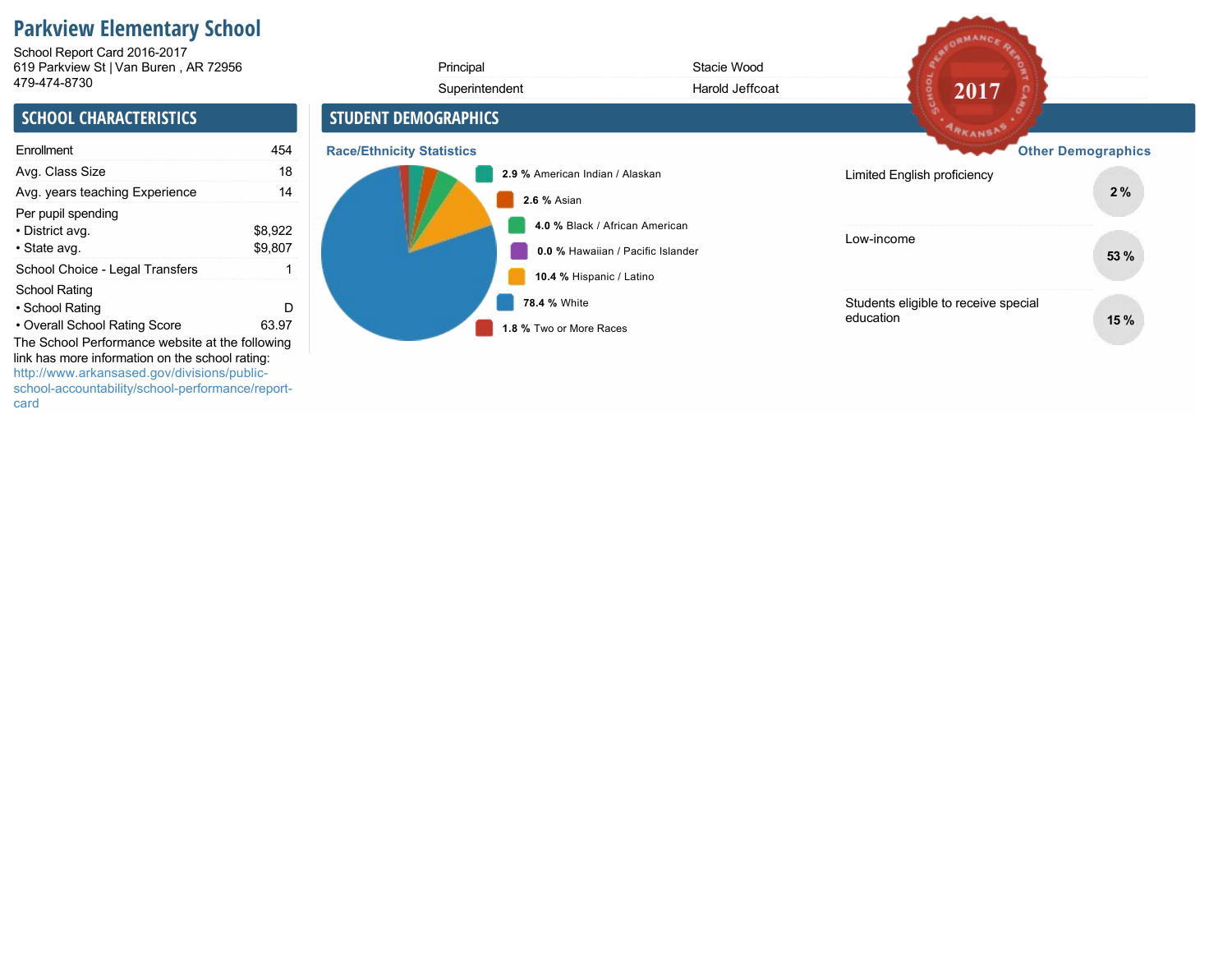|                                                                            |                   |                          |                          | 2014-2015                                                                     |           |           |                    |                          |           |           | 2015-2016 |                                           |                                                                  |                          |                          |           |           | 2016-2017                  |             |                                                 |                                       |
|----------------------------------------------------------------------------|-------------------|--------------------------|--------------------------|-------------------------------------------------------------------------------|-----------|-----------|--------------------|--------------------------|-----------|-----------|-----------|-------------------------------------------|------------------------------------------------------------------|--------------------------|--------------------------|-----------|-----------|----------------------------|-------------|-------------------------------------------------|---------------------------------------|
|                                                                            | Tested<br>2016-17 | Not Met                  | Partially Met Approached | Expectations Expectations Expectations Expectations Expectations Expectations | Met       | Exceeded  | Met or<br>Exceeded | In Need<br>of<br>Support | Close     | Ready     |           | Ready<br>or<br><b>Exceeding Exceeding</b> | <b>District</b><br>Avg<br>Ready or<br><b>Exceeding Exceeding</b> | State<br>Avg<br>Ready or | In Need<br>of<br>Support | Close     | Ready     | <b>Exceeding Exceeding</b> | Ready<br>or | <b>District</b><br>Avg<br>Ready or<br>Exceeding | State<br>Avg<br>Ready or<br>Exceeding |
| 3rd Grade Literacy                                                         |                   |                          |                          |                                                                               |           |           |                    |                          |           |           |           |                                           |                                                                  |                          |                          |           |           |                            |             |                                                 |                                       |
| All Students Percentage of<br>Students                                     | 100.00            | 21.95                    | 18.29                    | 35.37                                                                         | 24.39     | 0.00      | 24.39              | 52.78                    | 26.39     | 8.33      | 12.50     | 20.83                                     | 34.06                                                            | 38.82                    | 57.69                    | 12.82     | 11.54     | 17.95                      | 29.49       | 34.94                                           | 42.22                                 |
| All Students Number of Students                                            |                   |                          |                          |                                                                               |           |           |                    |                          |           |           |           |                                           |                                                                  |                          | 45                       | 10        | 9         | 14                         | 23          |                                                 |                                       |
| <b>TAGG</b>                                                                | 100.00            | 37.78                    | 22.22                    | 26.67                                                                         | 13.33     | 0.00      | 13.33              | 62.75                    | 19.61     | 7.84      | 9.80      | 17.65                                     | 30.03                                                            | 30.00                    | 72.34                    | 6.38      | 4.26      | 17.02                      | 21.28       | 28.57                                           | 32.65                                 |
| African American                                                           | <b>RV</b>         | $---$                    | $---$                    | $---$                                                                         | $---$     | $---$     | $---$              | <b>RV</b>                | <b>RV</b> | <b>RV</b> | <b>RV</b> | <b>RV</b>                                 | 12.50                                                            | 22.03                    | RV                       | <b>RV</b> | <b>RV</b> | <b>RV</b>                  | <b>RV</b>   | 33.33                                           | 23.52                                 |
| Hispanic                                                                   | <b>RV</b>         | RV                       | <b>RV</b>                | RV                                                                            | <b>RV</b> | RV        | <b>RV</b>          | RV                       | <b>RV</b> | RV        | <b>RV</b> | <b>RV</b>                                 | 32.10                                                            | 32.15                    | <b>RV</b>                | <b>RV</b> | RV        | <b>RV</b>                  | <b>RV</b>   | 30.14                                           | 36.00                                 |
| Caucasian                                                                  | 100.00            | 21.54                    | 20.00                    | 33.85                                                                         | 24.62     | 0.00      | 24.62              | 47.54                    | 31.15     | 8.20      | 13.11     | 21.31                                     | 35.71                                                            | 45.60                    | 59.02                    | 13.11     | 9.84      | 18.03                      | 27.87       | 35.44                                           | 49.47                                 |
| <b>Economically Disadvantaged</b>                                          | 100.00            | 33.33                    | 25.64                    | 28.21                                                                         | 12.82     | 0.00      | 12.82              | 64.00                    | 18.00     | 8.00      | 10.00     | 18.00                                     | 29.87                                                            | 30.24                    | 75.56                    | 4.44      | 4.44      | 15.56                      | 20.00       | 28.32                                           | 32.99                                 |
| <b>Students with Disabilities</b>                                          | 100.00            | 75.00                    | 0.00                     | 16.67                                                                         | 8.33      | 0.00      | 8.33               | 69.23                    | 15.38     | 7.69      | 7.69      | 15.38                                     | 25.00                                                            | 15.67                    | 60.00                    | 10.00     | 0.00      | 30.00                      | 30.00       | 28.30                                           | 14.83                                 |
| <b>Limited English Proficient</b>                                          | <b>RV</b>         | RV                       | <b>RV</b>                | RV                                                                            | <b>RV</b> | RV        | <b>RV</b>          | RV                       | <b>RV</b> | RV        | <b>RV</b> | <b>RV</b>                                 | 24.07                                                            | 25.75                    | RV                       | <b>RV</b> | RV        | <b>RV</b>                  | <b>RV</b>   | 28.07                                           | 23.93                                 |
| Number of recently arrived LEP students not assessed in 3rd Grade Literacy |                   |                          |                          |                                                                               |           |           | $---$              |                          |           |           |           |                                           |                                                                  | ---                      |                          |           |           |                            |             |                                                 | ---                                   |
| Female                                                                     | 100.00            | 14.29                    | 14.29                    | 48.57                                                                         | 22.86     | 0.00      | 22.86              | 48.28                    | 24.14     | 6.90      | 20.69     | 27.59                                     | 31.98                                                            | 42.99                    | 55.81                    | 9.30      | 13.95     | 20.93                      | 34.88       | 41.55                                           | 47.71                                 |
| Male                                                                       | 100.00            | 27.66                    | 21.28                    | 25.53                                                                         | 25.53     | 0.00      | 25.53              | 55.81                    | 27.91     | 9.30      | 6.98      | 16.28                                     | 35.98                                                            | 34.80                    | 60.00                    | 17.14     | 8.57      | 14.29                      | 22.86       | 28.37                                           | 36.95                                 |
| Migrant                                                                    | <b>RV</b>         | $---$                    | ---                      | $---$                                                                         | $---$     | $---$     | $---$              | RV                       | <b>RV</b> | <b>RV</b> | <b>RV</b> | <b>RV</b>                                 | 15.38                                                            | 18.15                    | <b>RV</b>                | <b>RV</b> | <b>RV</b> | <b>RV</b>                  | <b>RV</b>   | 28.57                                           | 26.43                                 |
| 3rd Grade Math                                                             |                   |                          |                          |                                                                               |           |           |                    |                          |           |           |           |                                           |                                                                  |                          |                          |           |           |                            |             |                                                 |                                       |
| All Students Percentage of<br>Students                                     | 100.00            | 9.76                     | 30.49                    | 35.37                                                                         | 23.17     | 1.22      | 24.39              | 22.22                    | 44.44     | 26.39     | 6.94      | 33.33                                     | 45.26                                                            | 56.17                    | 17.95                    | 35.90     | 29.49     | 16.67                      | 46.15       | 54.46                                           | 59.53                                 |
| All Students Number of Students                                            |                   |                          |                          |                                                                               |           |           |                    |                          |           |           |           |                                           |                                                                  |                          | 14                       | 28        | 23        | 13                         | 36          |                                                 |                                       |
| <b>TAGG</b>                                                                | 100.00            | 17.78                    | 37.78                    | 24.44                                                                         | 17.78     | 2.22      | 20.00              | 31.37                    | 35.29     | 23.53     | 9.80      | 33.33                                     | 43.65                                                            | 47.65                    | 25.53                    | 44.68     | 19.15     | 10.64                      | 29.79       | 45.85                                           | 50.43                                 |
| African American                                                           | <b>RV</b>         | $\overline{\phantom{a}}$ | $---$                    | $---$                                                                         | $---$     | $---$     | $---$              | RV                       | <b>RV</b> | <b>RV</b> | <b>RV</b> | <b>RV</b>                                 | 25.00                                                            | 36.70                    | RV                       | <b>RV</b> | <b>RV</b> | <b>RV</b>                  | <b>RV</b>   | 22.22                                           | 39.73                                 |
| Hispanic                                                                   | <b>RV</b>         | RV                       | <b>RV</b>                | RV                                                                            | <b>RV</b> | RV        | <b>RV</b>          | RV                       | <b>RV</b> | RV        | <b>RV</b> | <b>RV</b>                                 | 46.91                                                            | 52.30                    | <b>RV</b>                | <b>RV</b> | RV        | <b>RV</b>                  | <b>RV</b>   | 53.42                                           | 55.00                                 |
| Caucasian                                                                  | 100.00            | 10.77                    | 26.15                    | 36.92                                                                         | 24.62     | 1.54      | 26.15              | 21.31                    | 45.90     | 26.23     | 6.56      | 32.79                                     | 45.92                                                            | 63.45                    | 18.03                    | 36.07     | 26.23     | 19.67                      | 45.90       | 55.44                                           | 67.01                                 |
| <b>Economically Disadvantaged</b>                                          | 100.00            | 15.38                    | 35.90                    | 28.21                                                                         | 20.51     | 0.00      | 20.51              | 32.00                    | 36.00     | 22.00     | 10.00     | 32.00                                     | 43.83                                                            | 48.11                    | 26.67                    | 46.67     | 17.78     | 8.89                       | 26.67       | 45.45                                           | 50.86                                 |
| <b>Students with Disabilities</b>                                          | 100.00            | 41.67                    | 41.67                    | 8.33                                                                          | 0.00      | 8.33      | 8.33               | 53.85                    | 23.08     | 7.69      | 15.38     | 23.08                                     | 30.88                                                            | 25.52                    | 10.00                    | 50.00     | 10.00     | 30.00                      | 40.00       | 30.19                                           | 25.84                                 |
| <b>Limited English Proficient</b>                                          | RV                | <b>RV</b>                | <b>RV</b>                | RV                                                                            | <b>RV</b> | <b>RV</b> | <b>RV</b>          | RV                       | <b>RV</b> | RV        | <b>RV</b> | <b>RV</b>                                 | 42.59                                                            | 46.07                    | RV                       | <b>RV</b> | RV        | <b>RV</b>                  | <b>RV</b>   | 57.89                                           | 43.24                                 |
| Female                                                                     | 100.00            | 8.57                     | 37.14                    | 28.57                                                                         | 25.71     | 0.00      | 25.71              | 13.79                    | 44.83     | 31.03     | 10.34     | 41.38                                     | 41.12                                                            | 57.33                    | 20.93                    | 41.86     | 25.58     | 11.63                      | 37.21       | 53.62                                           | 60.96                                 |
| Male                                                                       | 100.00            | 10.64                    | 25.53                    | 40.43                                                                         | 21.28     | 2.13      | 23.40              | 27.91                    | 44.19     | 23.26     | 4.65      | 27.91                                     | 49.07                                                            | 55.05                    | 14.29                    | 28.57     | 34.29     | 22.86                      | 57.14       | 55.29                                           | 58.16                                 |
| Migrant                                                                    | <b>RV</b>         | $---$                    | $---$                    | ---                                                                           | $---$     | $---$     | $---$              | RV                       | <b>RV</b> | <b>RV</b> | <b>RV</b> | <b>RV</b>                                 | 38.46                                                            | 40.14                    | RV                       | <b>RV</b> | <b>RV</b> | <b>RV</b>                  | <b>RV</b>   | 57.14                                           | 45.41                                 |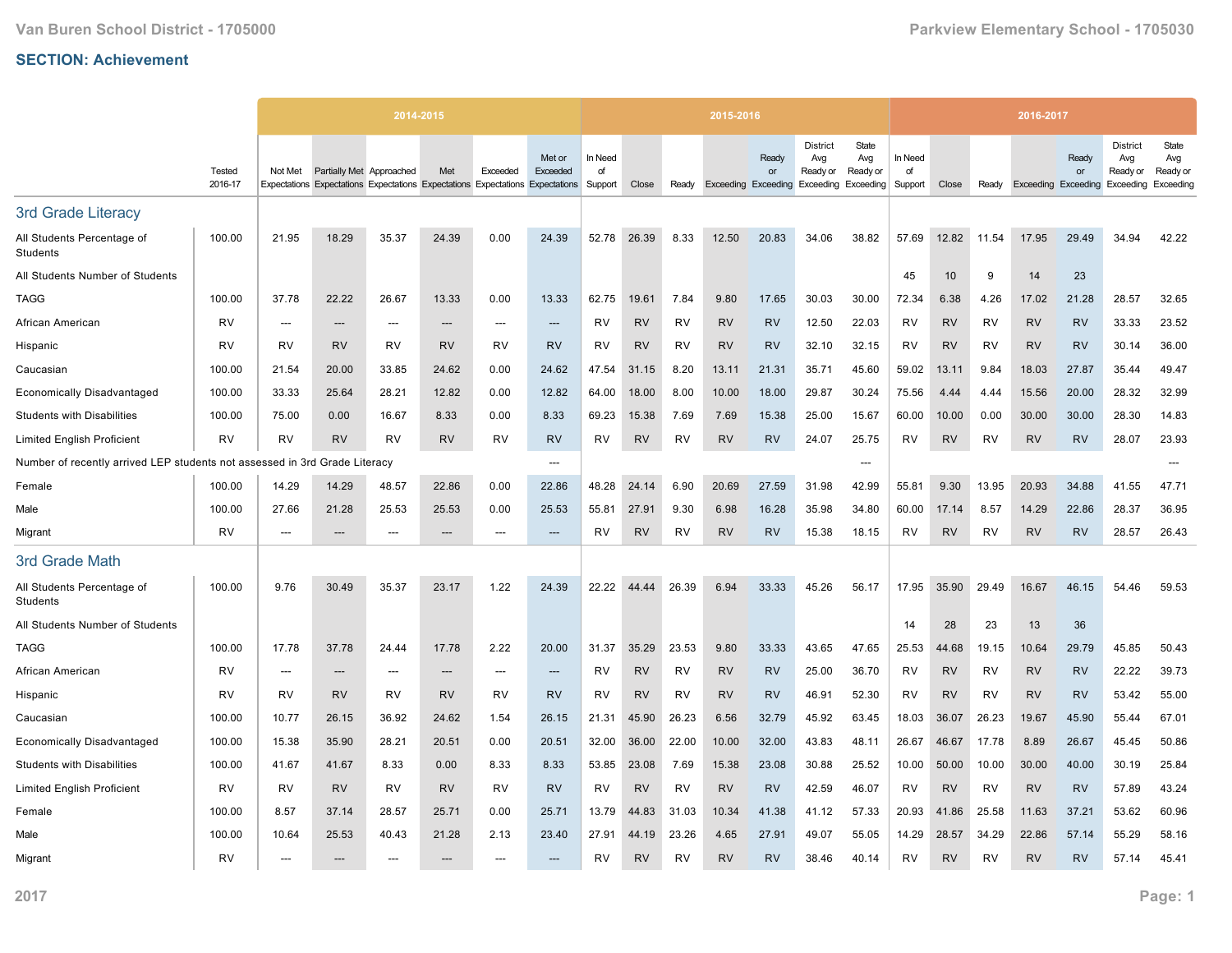|                                                             |                          |           |                          | 2014-2015 |           |           |                                                                                                     |                          |           |           | 2015-2016 |                                           |                                                                  |                                 |                          |           |           | 2016-2017                  |             |                                                 |                                       |
|-------------------------------------------------------------|--------------------------|-----------|--------------------------|-----------|-----------|-----------|-----------------------------------------------------------------------------------------------------|--------------------------|-----------|-----------|-----------|-------------------------------------------|------------------------------------------------------------------|---------------------------------|--------------------------|-----------|-----------|----------------------------|-------------|-------------------------------------------------|---------------------------------------|
|                                                             | Tested<br>2016-17        | Not Met   | Partially Met Approached |           | Met       | Exceeded  | Met or<br>Exceeded<br>Expectations Expectations Expectations Expectations Expectations Expectations | In Need<br>of<br>Support | Close     | Ready     |           | Readv<br>or<br><b>Exceeding Exceeding</b> | <b>District</b><br>Avg<br>Ready or<br><b>Exceeding Exceeding</b> | <b>State</b><br>Avg<br>Ready or | In Need<br>of<br>Support | Close     | Ready     | <b>Exceeding Exceeding</b> | Ready<br>or | <b>District</b><br>Avg<br>Ready or<br>Exceeding | State<br>Avg<br>Ready or<br>Exceeding |
|                                                             |                          |           |                          |           |           |           |                                                                                                     |                          |           |           |           |                                           |                                                                  |                                 |                          |           |           |                            |             |                                                 |                                       |
| <b>4th Grade Literacy</b>                                   |                          |           |                          |           |           |           |                                                                                                     |                          |           |           |           |                                           |                                                                  |                                 |                          |           |           |                            |             |                                                 |                                       |
| All Students Percentage of<br>Students                      | 98.55                    | 23.19     | 14.49                    | 33.33     | 24.64     | 4.35      | 28.99                                                                                               | 34.67                    | 18.67     | 25.33     | 21.33     | 46.67                                     | 41.87                                                            | 40.50                           | 52.94                    | 8.82      | 19.12     | 19.12                      | 38.24       | 43.46                                           | 49.37                                 |
| All Students Number of Students                             |                          |           |                          |           |           |           |                                                                                                     |                          |           |           |           |                                           |                                                                  |                                 | 36                       | 6         | 13        | 13                         | 26          |                                                 |                                       |
| <b>TAGG</b>                                                 | 97.73                    | 35.90     | 10.26                    | 33.33     | 17.95     | 2.56      | 20.51                                                                                               | 48.78                    | 14.63     | 24.39     | 12.20     | 36.59                                     | 33.79                                                            | 30.82                           | 53.49                    | 9.30      | 13.95     | 23.26                      | 37.21       | 38.44                                           | 39.14                                 |
| African American                                            | <b>RV</b>                | RV        | <b>RV</b>                | RV        | <b>RV</b> | <b>RV</b> | <b>RV</b>                                                                                           | $\overline{\phantom{a}}$ | ---       | ---       |           | ---                                       | 40.00                                                            | ---                             | RV                       | <b>RV</b> | <b>RV</b> | <b>RV</b>                  | <b>RV</b>   | 40.00                                           | 29.13                                 |
| Hispanic                                                    | <b>RV</b>                | <b>RV</b> | <b>RV</b>                | <b>RV</b> | <b>RV</b> | <b>RV</b> | <b>RV</b>                                                                                           | <b>RV</b>                | <b>RV</b> | RV        | <b>RV</b> | <b>RV</b>                                 | 34.72                                                            | 35.03                           | <b>RV</b>                | <b>RV</b> | <b>RV</b> | <b>RV</b>                  | <b>RV</b>   | 40.45                                           | 42.38                                 |
| Caucasian                                                   | 98.25                    | 16.67     | 16.67                    | 31.48     | 29.63     | 5.56      | 35.19                                                                                               | 35.59                    | 13.56     | 25.42     | 25.42     | 50.85                                     | 44.76                                                            | 47.25                           | 51.79                    | 8.93      | 19.64     | 19.64                      | 39.29       | 44.97                                           | 57.14                                 |
| <b>Economically Disadvantaged</b>                           | 97.50                    | 35.14     | 8.11                     | 35.14     | 18.92     | 2.70      | 21.62                                                                                               | 43.24                    | 16.22     | 27.03     | 13.51     | 40.54                                     | 35.02                                                            | 31.22                           | 51.28                    | 10.26     | 15.38     | 23.08                      | 38.46       | 39.00                                           | 39.73                                 |
| <b>Students with Disabilities</b>                           | 90.91                    | 78.57     | 14.29                    | 0.00      | 7.14      | 0.00      | 7.14                                                                                                | 84.62                    | 0.00      | 7.69      | 7.69      | 15.38                                     | 20.25                                                            | 14.44                           | 50.00                    | 0.00      | 0.00      | 50.00                      | 50.00       | 31.65                                           | 15.77                                 |
| <b>Limited English Proficient</b>                           | <b>RV</b>                | <b>RV</b> | <b>RV</b>                | <b>RV</b> | <b>RV</b> | <b>RV</b> | <b>RV</b>                                                                                           | <b>RV</b>                | <b>RV</b> | <b>RV</b> | <b>RV</b> | <b>RV</b>                                 | 18.60                                                            | 29.60                           | RV                       | <b>RV</b> | <b>RV</b> | <b>RV</b>                  | <b>RV</b>   | 35.00                                           | 29.23                                 |
| Number of recently arrived LEP students not assessed in 4th |                          |           | <b>Grade Literacy</b>    |           |           |           | $\overline{\phantom{a}}$                                                                            |                          |           |           |           |                                           |                                                                  | ---                             |                          |           |           |                            |             |                                                 | ---                                   |
| Female                                                      | 100.00                   | 27.59     | 20.69                    | 34.48     | 13.79     | 3.45      | 17.24                                                                                               | 22.58                    | 16.13     | 35.48     | 25.81     | 61.29                                     | 48.04                                                            | 45.71                           | 41.38                    | 17.24     | 17.24     | 24.14                      | 41.38       | 42.35                                           | 54.73                                 |
| Male                                                        | 97.50                    | 20.00     | 10.00                    | 32.50     | 32.50     | 5.00      | 37.50                                                                                               | 43.18                    | 20.45     | 18.18     | 18.18     | 36.36                                     | 35.64                                                            | 35.54                           | 61.54                    | 2.56      | 20.51     | 15.38                      | 35.90       | 44.40                                           | 44.21                                 |
| Migrant                                                     | $---$                    | <b>RV</b> | <b>RV</b>                | <b>RV</b> | <b>RV</b> | <b>RV</b> | <b>RV</b>                                                                                           |                          | ---       | ---       |           |                                           | 28.57                                                            | ---                             | ---                      | ---       |           | ---                        | ---         | 7.69                                            | ---                                   |
| 4th Grade Math                                              |                          |           |                          |           |           |           |                                                                                                     |                          |           |           |           |                                           |                                                                  |                                 |                          |           |           |                            |             |                                                 |                                       |
| All Students Percentage of<br>Students                      | 98.55                    | 31.88     | 24.64                    | 30.43     | 13.04     | 0.00      | 13.04                                                                                               | 13.33                    | 28.00     | 48.00     | 10.67     | 58.67                                     | 51.23                                                            | 53.97                           | 17.65                    | 44.12     | 26.47     | 11.76                      | 38.24       | 51.05                                           | 56.27                                 |
| All Students Number of Students                             |                          |           |                          |           |           |           |                                                                                                     |                          |           |           |           |                                           |                                                                  |                                 | 12                       | 30        | 18        | 8                          | 26          |                                                 |                                       |
| <b>TAGG</b>                                                 | 97.73                    | 46.15     | 23.08                    | 20.51     | 10.26     | 0.00      | 10.26                                                                                               | 21.95                    | 26.83     | 39.02     | 12.20     | 51.22                                     | 43.45                                                            | 44.95                           | 16.28                    | 41.86     | 23.26     | 18.60                      | 41.86       | 47.98                                           | 46.85                                 |
| African American                                            | <b>RV</b>                | RV        | <b>RV</b>                | <b>RV</b> | <b>RV</b> | RV        | <b>RV</b>                                                                                           | $\overline{\phantom{a}}$ | $---$     | ---       | ---       | ---                                       | 30.00                                                            | ---                             | RV                       | <b>RV</b> | <b>RV</b> | <b>RV</b>                  | <b>RV</b>   | 50.00                                           | 34.55                                 |
| Hispanic                                                    | RV                       | RV        | <b>RV</b>                | RV        | <b>RV</b> | RV        | <b>RV</b>                                                                                           | RV                       | <b>RV</b> | RV        | <b>RV</b> | <b>RV</b>                                 | 43.06                                                            | 46.72                           | RV                       | <b>RV</b> | RV        | <b>RV</b>                  | <b>RV</b>   | 42.22                                           | 50.41                                 |
| Caucasian                                                   | 98.25                    | 27.78     | 25.93                    | 33.33     | 12.96     | 0.00      | 12.96                                                                                               | 15.25                    | 23.73     | 47.46     | 13.56     | 61.02                                     | 53.50                                                            | 61.90                           | 17.86                    | 42.86     | 28.57     | 10.71                      | 39.29       | 54.03                                           | 64.37                                 |
| <b>Economically Disadvantaged</b>                           | 97.50                    | 43.24     | 24.32                    | 21.62     | 10.81     | 0.00      | 10.81                                                                                               | 24.32                    | 21.62     | 40.54     | 13.51     | 54.05                                     | 44.04                                                            | 45.52                           | 15.38                    | 41.03     | 25.64     | 17.95                      | 43.59       | 48.50                                           | 47.44                                 |
| <b>Students with Disabilities</b>                           | 90.91                    | 85.71     | 14.29                    | 0.00      | 0.00      | 0.00      | 0.00                                                                                                | 38.46                    | 38.46     | 7.69      | 15.38     | 23.08                                     | 27.85                                                            | 22.57                           | 20.00                    | 30.00     | 0.00      | 50.00                      | 50.00       | 31.65                                           | 22.10                                 |
| <b>Limited English Proficient</b>                           | <b>RV</b>                | RV        | <b>RV</b>                | <b>RV</b> | <b>RV</b> | <b>RV</b> | <b>RV</b>                                                                                           | <b>RV</b>                | <b>RV</b> | <b>RV</b> | <b>RV</b> | <b>RV</b>                                 | 32.56                                                            | 41.51                           | <b>RV</b>                | <b>RV</b> | <b>RV</b> | <b>RV</b>                  | <b>RV</b>   | 36.07                                           | 38.78                                 |
| Female                                                      | 100.00                   | 48.28     | 17.24                    | 24.14     | 10.34     | 0.00      | 10.34                                                                                               | 9.68                     | 29.03     | 51.61     | 9.68      | 61.29                                     | 50.49                                                            | 55.27                           | 10.34                    | 51.72     | 27.59     | 10.34                      | 37.93       | 47.72                                           | 57.01                                 |
| Male                                                        | 97.50                    | 20.00     | 30.00                    | 35.00     | 15.00     | 0.00      | 15.00                                                                                               | 15.91                    | 27.27     | 45.45     | 11.36     | 56.82                                     | 51.98                                                            | 52.72                           | 23.08                    | 38.46     | 25.64     | 12.82                      | 38.46       | 53.88                                           | 55.56                                 |
| Migrant                                                     | $\overline{\phantom{a}}$ | RV        | <b>RV</b>                | RV        | <b>RV</b> | <b>RV</b> | <b>RV</b>                                                                                           |                          |           |           |           |                                           | 42.86                                                            | ---                             | $---$                    |           |           |                            |             | 23.08                                           | ---                                   |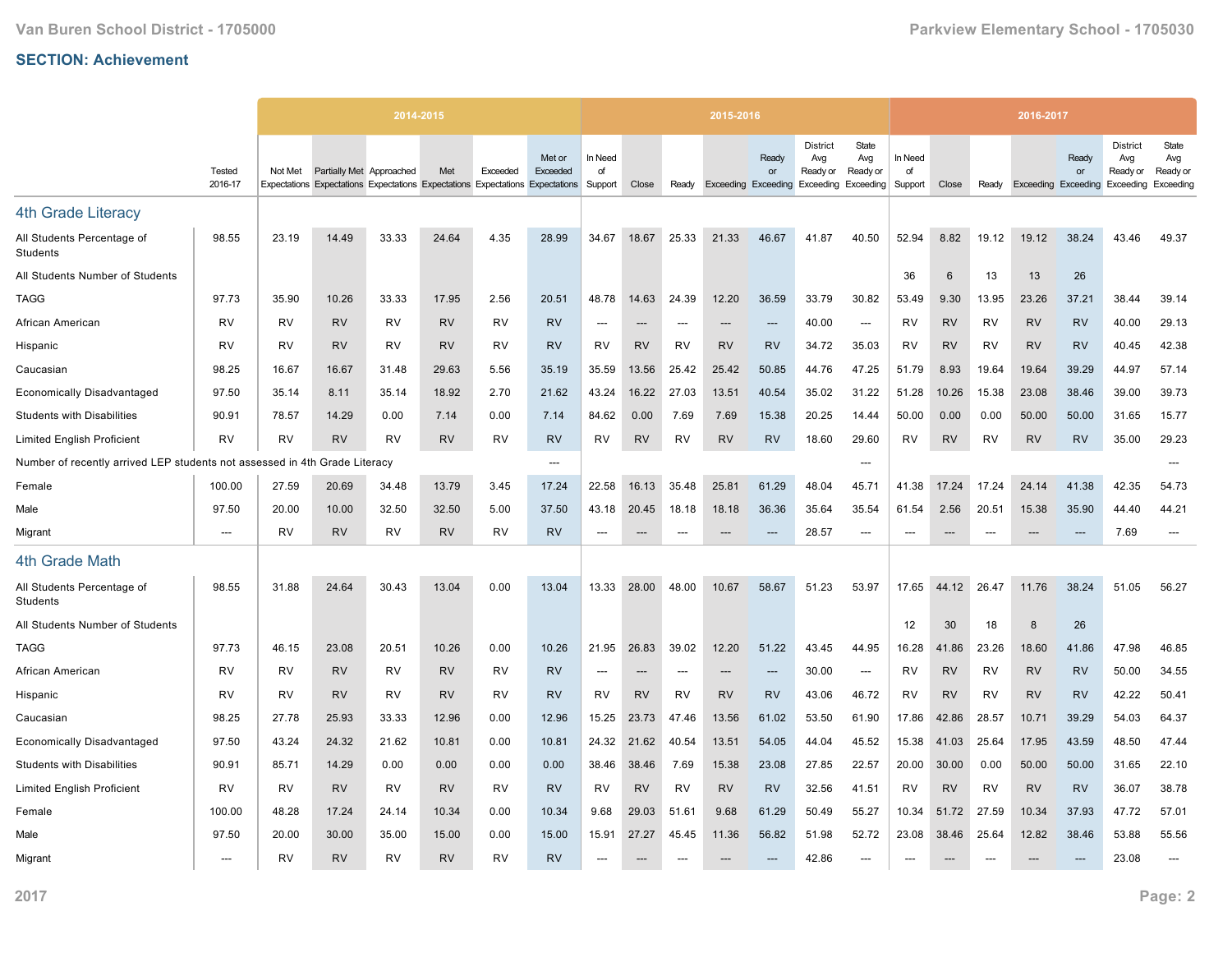|                                                             |                          |           |                          | 2014-2015 |           |           |                                                                                                     |                          |           |           | 2015-2016 |                                                        |                                    |                          |                          |           |                          | 2016-2017                  |                          |                                                 |                                       |
|-------------------------------------------------------------|--------------------------|-----------|--------------------------|-----------|-----------|-----------|-----------------------------------------------------------------------------------------------------|--------------------------|-----------|-----------|-----------|--------------------------------------------------------|------------------------------------|--------------------------|--------------------------|-----------|--------------------------|----------------------------|--------------------------|-------------------------------------------------|---------------------------------------|
|                                                             | Tested<br>2016-17        | Not Met   | Partially Met Approached |           | Met       | Exceeded  | Met or<br>Exceeded<br>Expectations Expectations Expectations Expectations Expectations Expectations | In Need<br>of<br>Support | Close     | Ready     |           | Ready<br>or<br>Exceeding Exceeding Exceeding Exceeding | <b>District</b><br>Avg<br>Ready or | State<br>Avg<br>Ready or | In Need<br>of<br>Support | Close     | Ready                    | <b>Exceeding Exceeding</b> | Ready<br>or              | <b>District</b><br>Avg<br>Ready or<br>Exceeding | State<br>Avg<br>Ready or<br>Exceeding |
| 5th Grade Literacy                                          |                          |           |                          |           |           |           |                                                                                                     |                          |           |           |           |                                                        |                                    |                          |                          |           |                          |                            |                          |                                                 |                                       |
| All Students Percentage of<br>Students                      | 100.00                   | 7.25      | 27.54                    | 30.43     | 30.43     | 4.35      | 34.78                                                                                               | 37.50                    | 20.83     | 25.00     | 16.67     | 41.67                                                  | 48.39                              | 50.47                    | 28.17                    | 19.72     | 28.17                    | 23.94                      | 52.11                    | 58.67                                           | 55.45                                 |
| All Students Number of Students                             |                          |           |                          |           |           |           |                                                                                                     |                          |           |           |           |                                                        |                                    |                          | 20                       | 14        | 20                       | 17                         | 37                       |                                                 |                                       |
| <b>TAGG</b>                                                 | 100.00                   | 12.82     | 33.33                    | 38.46     | 12.82     | 2.56      | 15.38                                                                                               | 47.50                    | 15.00     | 22.50     | 15.00     | 37.50                                                  | 40.79                              | 39.77                    | 42.11                    | 28.95     | 15.79                    | 13.16                      | 28.95                    | 49.45                                           | 45.13                                 |
| African American                                            | $\overline{\phantom{a}}$ | RV        | <b>RV</b>                | RV        | <b>RV</b> | RV        | <b>RV</b>                                                                                           | RV                       | <b>RV</b> | RV        | <b>RV</b> | <b>RV</b>                                              | 0.00                               | 31.03                    | ---                      | $---$     | $---$                    | $---$                      | $\overline{\phantom{a}}$ | 45.45                                           | $---$                                 |
| Hispanic                                                    | 100.00                   | RV        | <b>RV</b>                | <b>RV</b> | <b>RV</b> | RV        | <b>RV</b>                                                                                           | RV                       | <b>RV</b> | RV        | <b>RV</b> | <b>RV</b>                                              | 32.81                              | 41.83                    | 30.00                    | 20.00     | 30.00                    | 20.00                      | 50.00                    | 57.89                                           | 50.84                                 |
| Caucasian                                                   | 100.00                   | 5.26      | 31.58                    | 31.58     | 26.32     | 5.26      | 31.58                                                                                               | 34.48                    | 20.69     | 24.14     | 20.69     | 44.83                                                  | 51.22                              | 58.09                    | 30.19                    | 15.09     | 28.30                    | 26.42                      | 54.72                    | 60.23                                           | 62.71                                 |
| <b>Economically Disadvantaged</b>                           | 100.00                   | 12.82     | 33.33                    | 38.46     | 12.82     | 2.56      | 15.38                                                                                               | 46.15                    | 15.38     | 23.08     | 15.38     | 38.46                                                  | 41.51                              | 40.64                    | 39.39                    | 27.27     | 18.18                    | 15.15                      | 33.33                    | 52.14                                           | 46.03                                 |
| <b>Students with Disabilities</b>                           | 100.00                   | <b>RV</b> | <b>RV</b>                | <b>RV</b> | <b>RV</b> | <b>RV</b> | <b>RV</b>                                                                                           | 100.00                   | 0.00      | 0.00      | 0.00      | 0.00                                                   | 10.14                              | 14.08                    | 76.92                    | 7.69      | 7.69                     | 7.69                       | 15.38                    | 27.78                                           | 16.29                                 |
| <b>Limited English Proficient</b>                           | <b>RV</b>                | RV        | <b>RV</b>                | RV        | <b>RV</b> | RV        | <b>RV</b>                                                                                           | RV                       | <b>RV</b> | RV        | RV        | <b>RV</b>                                              | 34.21                              | 31.91                    | <b>RV</b>                | <b>RV</b> | <b>RV</b>                | <b>RV</b>                  | <b>RV</b>                | 42.22                                           | 38.96                                 |
| Number of recently arrived LEP students not assessed in 5th |                          |           | Grade Literacy           |           |           |           | $\overline{\phantom{a}}$                                                                            |                          |           |           |           |                                                        |                                    | ---                      |                          |           |                          |                            |                          |                                                 | $---$                                 |
| Female                                                      | 100.00                   | 7.69      | 23.08                    | 33.33     | 30.77     | 5.13      | 35.90                                                                                               | 32.26                    | 22.58     | 25.81     | 19.35     | 45.16                                                  | 50.54                              | 56.95                    | 14.29                    | 14.29     | 35.71                    | 35.71                      | 71.43                    | 64.68                                           | 62.73                                 |
| Male                                                        | 100.00                   | 6.67      | 33.33                    | 26.67     | 30.00     | 3.33      | 33.33                                                                                               | 41.46                    | 19.51     | 24.39     | 14.63     | 39.02                                                  | 46.58                              | 44.34                    | 37.21                    | 23.26     | 23.26                    | 16.28                      | 39.53                    | 52.36                                           | 48.53                                 |
| Migrant                                                     | ---                      | ---       | ---                      | ---       | $---$     |           | $---$                                                                                               | <b>RV</b>                | <b>RV</b> | <b>RV</b> | <b>RV</b> | <b>RV</b>                                              | 33.33                              | 31.78                    | $\overline{a}$           |           |                          |                            | $---$                    | 60.00                                           | $---$                                 |
| 5th Grade Math                                              |                          |           |                          |           |           |           |                                                                                                     |                          |           |           |           |                                                        |                                    |                          |                          |           |                          |                            |                          |                                                 |                                       |
| All Students Percentage of<br>Students                      | 100.00                   | 15.94     | 46.38                    | 24.64     | 13.04     | 0.00      | 13.04                                                                                               | 18.06                    | 36.11     | 45.83     | 0.00      | 45.83                                                  | 44.91                              | 48.57                    | 7.04                     | 52.11     | 30.99                    | 9.86                       | 40.85                    | 50.38                                           | 53.28                                 |
| All Students Number of Students                             |                          |           |                          |           |           |           |                                                                                                     |                          |           |           |           |                                                        |                                    |                          | 5                        | 37        | 22                       | $\overline{7}$             | 29                       |                                                 |                                       |
| <b>TAGG</b>                                                 | 100.00                   | 23.08     | 61.54                    | 15.38     | 0.00      | 0.00      | 0.00                                                                                                | 25.00                    | 42.50     | 32.50     | 0.00      | 32.50                                                  | 38.27                              | 39.02                    | 10.53                    | 60.53     | 23.68                    | 5.26                       | 28.95                    | 43.48                                           | 43.19                                 |
| African American                                            | $\overline{\phantom{a}}$ | RV        | <b>RV</b>                | <b>RV</b> | <b>RV</b> | <b>RV</b> | <b>RV</b>                                                                                           | <b>RV</b>                | <b>RV</b> | <b>RV</b> | RV        | <b>RV</b>                                              | 0.00                               | 28.63                    | $\overline{\phantom{a}}$ | $---$     | $\overline{\phantom{a}}$ | $\overline{\phantom{a}}$   | $\overline{\phantom{a}}$ | 36.36                                           | $---$                                 |
| Hispanic                                                    | 100.00                   | RV        | <b>RV</b>                | RV        | <b>RV</b> | RV        | <b>RV</b>                                                                                           | RV                       | <b>RV</b> | RV        | RV        | <b>RV</b>                                              | 31.25                              | 43.24                    | 20.00                    | 40.00     | 30.00                    | 10.00                      | 40.00                    | 48.68                                           | 48.33                                 |
| Caucasian                                                   | 100.00                   | 15.79     | 47.37                    | 24.56     | 12.28     | 0.00      | 12.28                                                                                               | 13.79                    | 37.93     | 48.28     | 0.00      | 48.28                                                  | 49.48                              | 55.75                    | 5.66                     | 54.72     | 30.19                    | 9.43                       | 39.62                    | 51.52                                           | 61.25                                 |
| <b>Economically Disadvantaged</b>                           | 100.00                   | 23.08     | 61.54                    | 15.38     | 0.00      | 0.00      | 0.00                                                                                                | 23.08                    | 43.59     | 33.33     | 0.00      | 33.33                                                  | 38.11                              | 39.61                    | 12.12                    | 57.58     | 24.24                    | 6.06                       | 30.30                    | 45.91                                           | 43.92                                 |
| <b>Students with Disabilities</b>                           | 100.00                   | RV        | <b>RV</b>                | RV        | <b>RV</b> | <b>RV</b> | <b>RV</b>                                                                                           | 40.00                    | 53.33     | 6.67      | 0.00      | 6.67                                                   | 15.94                              | 18.03                    | 23.08                    | 61.54     | 0.00                     | 15.38                      | 15.38                    | 25.00                                           | 18.41                                 |
| <b>Limited English Proficient</b>                           | <b>RV</b>                | <b>RV</b> | <b>RV</b>                | <b>RV</b> | <b>RV</b> | <b>RV</b> | <b>RV</b>                                                                                           | <b>RV</b>                | <b>RV</b> | <b>RV</b> | <b>RV</b> | <b>RV</b>                                              | 36.84                              | 37.14                    | <b>RV</b>                | <b>RV</b> | <b>RV</b>                | <b>RV</b>                  | <b>RV</b>                | 36.96                                           | 38.46                                 |
| Female                                                      | 100.00                   | 17.95     | 46.15                    | 23.08     | 12.82     | 0.00      | 12.82                                                                                               | 16.13                    | 29.03     | 54.84     | 0.00      | 54.84                                                  | 46.74                              | 50.23                    | 3.57                     | 53.57     | 32.14                    | 10.71                      | 42.86                    | 53.23                                           | 54.71                                 |
| Male                                                        | 100.00                   | 13.33     | 46.67                    | 26.67     | 13.33     | 0.00      | 13.33                                                                                               | 19.51                    | 41.46     | 39.02     | 0.00      | 39.02                                                  | 43.38                              | 47.01                    | 9.30                     | 51.16     | 30.23                    | 9.30                       | 39.53                    | 47.40                                           | 51.92                                 |
| Migrant                                                     | ---                      |           |                          |           |           |           | ---                                                                                                 | RV                       | <b>RV</b> | <b>RV</b> | <b>RV</b> | <b>RV</b>                                              | 41.67                              | 32.58                    | $\overline{\phantom{a}}$ |           |                          |                            |                          | 60.00                                           |                                       |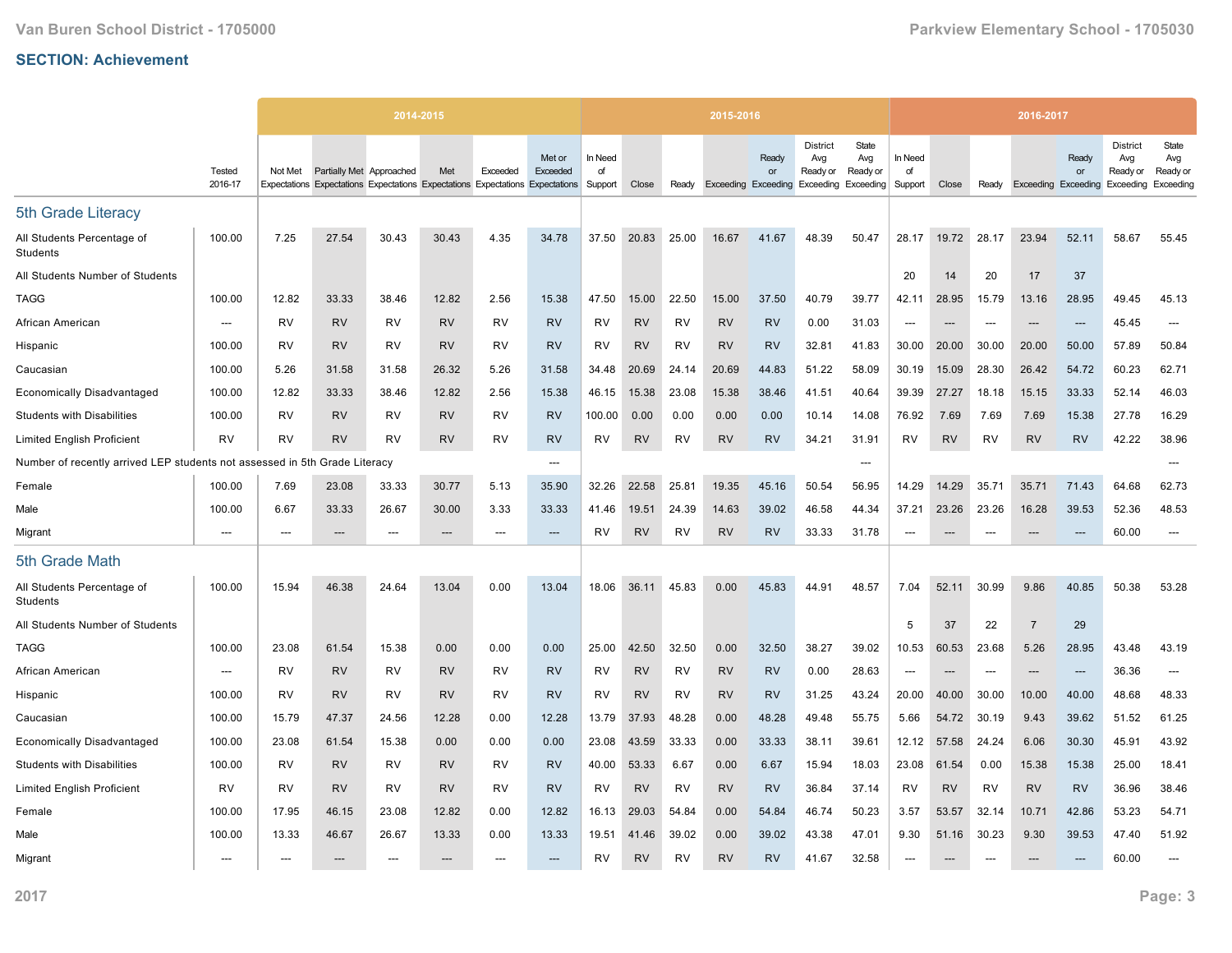|                                     |                   |                          |                          | 2014-2015                |                              |                        |                          |                          |           | 2015-2016 |                                           |                                                           |                          |                          |           |           | 2016-2017                  |             |                                          |                                       |
|-------------------------------------|-------------------|--------------------------|--------------------------|--------------------------|------------------------------|------------------------|--------------------------|--------------------------|-----------|-----------|-------------------------------------------|-----------------------------------------------------------|--------------------------|--------------------------|-----------|-----------|----------------------------|-------------|------------------------------------------|---------------------------------------|
|                                     | Tested<br>2016-17 | Below<br>Basic           | Basic                    |                          | Proficient Advanced Advanced | Prof<br>or             | In Need<br>of<br>Support | Close                    | Ready     |           | Ready<br>or<br><b>Exceeding Exceeding</b> | <b>District</b><br>Avg<br>Ready or<br>Exceeding Exceeding | State<br>Avg<br>Ready or | In Need<br>of<br>Support | Close     | Ready     | <b>Exceeding Exceeding</b> | Ready<br>or | District<br>Avg<br>Ready or<br>Exceeding | State<br>Avg<br>Ready or<br>Exceeding |
| 3rd Grade Science                   |                   |                          |                          |                          |                              |                        |                          |                          |           |           |                                           |                                                           |                          |                          |           |           |                            |             |                                          |                                       |
| All Students Percentage of Students | 100.00            | $---$                    |                          | $---$                    |                              | $---$                  | 57.75                    | 11.27                    | 19.72     | 11.27     | 30.99                                     | 36.09                                                     | 36.59                    | 53.33                    | 16.00     | 17.33     | 13.33                      | 30.67       | 33.50                                    | 39.20                                 |
| All Students Number of Students     |                   |                          |                          |                          |                              |                        |                          |                          |           |           |                                           |                                                           |                          | 40                       | 12        | 13        | 10                         | 23          |                                          |                                       |
| <b>TAGG</b>                         | 100.00            | $---$                    | $\hspace{0.05cm} \ldots$ | $---$                    | $---$                        | ---                    | 64.00                    | 10.00                    | 14.00     | 12.00     | 26.00                                     | 32.48                                                     | 27.50                    | 68.18                    | 11.36     | 18.18     | 2.27                       | 20.45       | 26.37                                    | 29.35                                 |
| African American                    | <b>RV</b>         | $---$                    | $\hspace{0.05cm} \ldots$ | $---$                    |                              | ---                    | RV                       | <b>RV</b>                | RV        | <b>RV</b> | <b>RV</b>                                 | 12.50                                                     | 15.81                    | RV                       | <b>RV</b> | RV        | <b>RV</b>                  | <b>RV</b>   | 12.50                                    | 18.74                                 |
| Hispanic                            | <b>RV</b>         | ---                      | ---                      | ---                      | ---                          | ---                    | RV                       | <b>RV</b>                | <b>RV</b> | <b>RV</b> | <b>RV</b>                                 | 30.38                                                     | 27.21                    | RV                       | <b>RV</b> | RV        | <b>RV</b>                  | <b>RV</b>   | 27.78                                    | 30.53                                 |
| Caucasian                           | 100.00            | $---$                    | $---$                    | $---$                    | $---$                        | $---$                  | 56.67                    | 11.67                    | 20.00     | 11.67     | 31.67                                     | 39.44                                                     | 45.29                    | 55.17                    | 12.07     | 18.97     | 13.79                      | 32.76       | 34.41                                    | 47.82                                 |
| <b>Economically Disadvantaged</b>   | 100.00            | $\overline{\phantom{a}}$ | $\hspace{0.05cm} \cdots$ | $---$                    | ---                          | $\qquad \qquad \cdots$ | 63.27                    | 10.20                    | 14.29     | 12.24     | 26.53                                     | 32.32                                                     | 27.66                    | 69.77                    | 11.63     | 16.28     | 2.33                       | 18.60       | 26.33                                    | 29.48                                 |
| <b>Students with Disabilities</b>   | <b>RV</b>         | $---$                    | $\hspace{0.05cm} \cdots$ | $---$                    | ---                          | ---                    | 91.67                    | 0.00                     | 0.00      | 8.33      | 8.33                                      | 14.29                                                     | 11.58                    | RV                       | <b>RV</b> | <b>RV</b> | <b>RV</b>                  | <b>RV</b>   | 9.09                                     | 12.04                                 |
| <b>Limited English Proficient</b>   | <b>RV</b>         | $---$                    | $---$                    | $---$                    | ---                          | $---$                  | RV                       | <b>RV</b>                | <b>RV</b> | <b>RV</b> | <b>RV</b>                                 | 22.64                                                     | 20.54                    | <b>RV</b>                | <b>RV</b> | RV        | <b>RV</b>                  | <b>RV</b>   | 28.07                                    | 18.26                                 |
| Female                              | 100.00            | ---                      | ---                      | ---                      | ---                          | ---                    | 55.17                    | 6.90                     | 20.69     | 17.24     | 37.93                                     | 32.99                                                     | 36.94                    | 55.81                    | 20.93     | 9.30      | 13.95                      | 23.26       | 33.50                                    | 40.81                                 |
| Male                                | 100.00            | $---$                    | $\hspace{0.05cm} \ldots$ | $---$                    | ---                          | $---$                  | 59.52                    | 14.29                    | 19.05     | 7.14      | 26.19                                     | 39.11                                                     | 36.25                    | 50.00                    | 9.38      | 28.13     | 12.50                      | 40.63       | 33.50                                    | 37.63                                 |
| Migrant                             | <b>RV</b>         | $\overline{\phantom{a}}$ | $\hspace{0.05cm} \ldots$ | $\overline{\phantom{a}}$ | ---                          | $---$                  | RV                       | <b>RV</b>                | <b>RV</b> | <b>RV</b> | <b>RV</b>                                 | 7.69                                                      | 16.44                    | <b>RV</b>                | <b>RV</b> | <b>RV</b> | <b>RV</b>                  | <b>RV</b>   | 28.57                                    | 21.93                                 |
| <b>4th Grade Science</b>            |                   |                          |                          |                          |                              |                        |                          |                          |           |           |                                           |                                                           |                          |                          |           |           |                            |             |                                          |                                       |
| All Students Percentage of Students | 98.44             |                          |                          |                          |                              | ---                    | 26.03                    | 43.84                    | 13.70     | 16.44     | 30.14                                     | 33.76                                                     | 39.09                    | 52.38                    | 19.05     | 20.63     | 7.94                       | 28.57       | 39.12                                    | 43.49                                 |
| All Students Number of Students     |                   |                          |                          |                          |                              |                        |                          |                          |           |           |                                           |                                                           |                          | 33                       | 12        | 13        | $\sqrt{5}$                 | 18          |                                          |                                       |
| <b>TAGG</b>                         | 97.44             | $\overline{\phantom{a}}$ | $\hspace{0.05cm} \ldots$ | $\overline{\phantom{a}}$ | ---                          | ---                    | 30.77                    | 43.59                    | 15.38     | 10.26     | 25.64                                     | 26.55                                                     | 29.06                    | 57.89                    | 15.79     | 18.42     | 7.89                       | 26.32       | 33.22                                    | 33.58                                 |
| African American                    | <b>RV</b>         | $---$                    | $\hspace{0.05cm} \cdots$ | $---$                    |                              | ---                    | $---$                    | $\overline{\phantom{a}}$ | $---$     | ---       | ---                                       | 22.22                                                     | ---                      | <b>RV</b>                | <b>RV</b> | <b>RV</b> | <b>RV</b>                  | <b>RV</b>   | 33.33                                    | 22.11                                 |
| Hispanic                            | <b>RV</b>         | $---$                    | $---$                    | $---$                    | ---                          | $---$                  | RV                       | <b>RV</b>                | RV        | <b>RV</b> | <b>RV</b>                                 | 26.09                                                     | 29.66                    | RV                       | <b>RV</b> | RV        | <b>RV</b>                  | <b>RV</b>   | 28.74                                    | 33.89                                 |
| Caucasian                           | 98.11             | $\overline{\phantom{a}}$ | $\hspace{0.05cm} \cdots$ | $\overline{\phantom{a}}$ | ---                          | ---                    | 26.32                    | 43.86                    | 10.53     | 19.30     | 29.82                                     | 35.14                                                     | 47.68                    | 53.85                    | 15.38     | 23.08     | 7.69                       | 30.77       | 42.20                                    | 52.37                                 |
| <b>Economically Disadvantaged</b>   | 97.22             | $---$                    | $---$                    | $---$                    | $---$                        | $---$                  | 28.57                    | 42.86                    | 17.14     | 11.43     | 28.57                                     | 27.76                                                     | 29.30                    | 57.14                    | 14.29     | 20.00     | 8.57                       | 28.57       | 33.92                                    | 34.01                                 |
| <b>Students with Disabilities</b>   | <b>RV</b>         | $\overline{\phantom{a}}$ | $\hspace{0.05cm} \ldots$ | $\overline{\phantom{a}}$ | ---                          | $\qquad \qquad \cdots$ | 72.73                    | 27.27                    | 0.00      | 0.00      | 0.00                                      | 3.13                                                      | 10.75                    | <b>RV</b>                | <b>RV</b> | <b>RV</b> | <b>RV</b>                  | <b>RV</b>   | 6.67                                     | 11.26                                 |
| <b>Limited English Proficient</b>   | <b>RV</b>         |                          | $\hspace{0.05cm} \cdots$ | ---                      | ---                          | ---                    | RV                       | <b>RV</b>                | RV        | <b>RV</b> | <b>RV</b>                                 | 14.29                                                     | 23.24                    | RV                       | <b>RV</b> | RV        | <b>RV</b>                  | <b>RV</b>   | 22.03                                    | 20.12                                 |
| Female                              | 100.00            | $---$                    | $---$                    | $---$                    | ---                          | $---$                  | 19.35                    | 54.84                    | 9.68      | 16.13     | 25.81                                     | 35.64                                                     | 40.19                    | 57.14                    | 14.29     | 14.29     | 14.29                      | 28.57       | 34.36                                    | 44.04                                 |
| Male                                | 97.22             | $\overline{\phantom{a}}$ | $\hspace{0.05cm} \ldots$ | $---$                    | ---                          | ---                    | 30.95                    | 35.71                    | 16.67     | 16.67     | 33.33                                     | 31.75                                                     | 38.03                    | 48.57                    | 22.86     | 25.71     | 2.86                       | 28.57       | 43.46                                    | 42.94                                 |
| Migrant                             | ---               |                          | ---                      |                          |                              |                        |                          |                          |           |           |                                           | 14.29                                                     | ---                      |                          |           |           |                            |             | 15.38                                    | $\overline{a}$                        |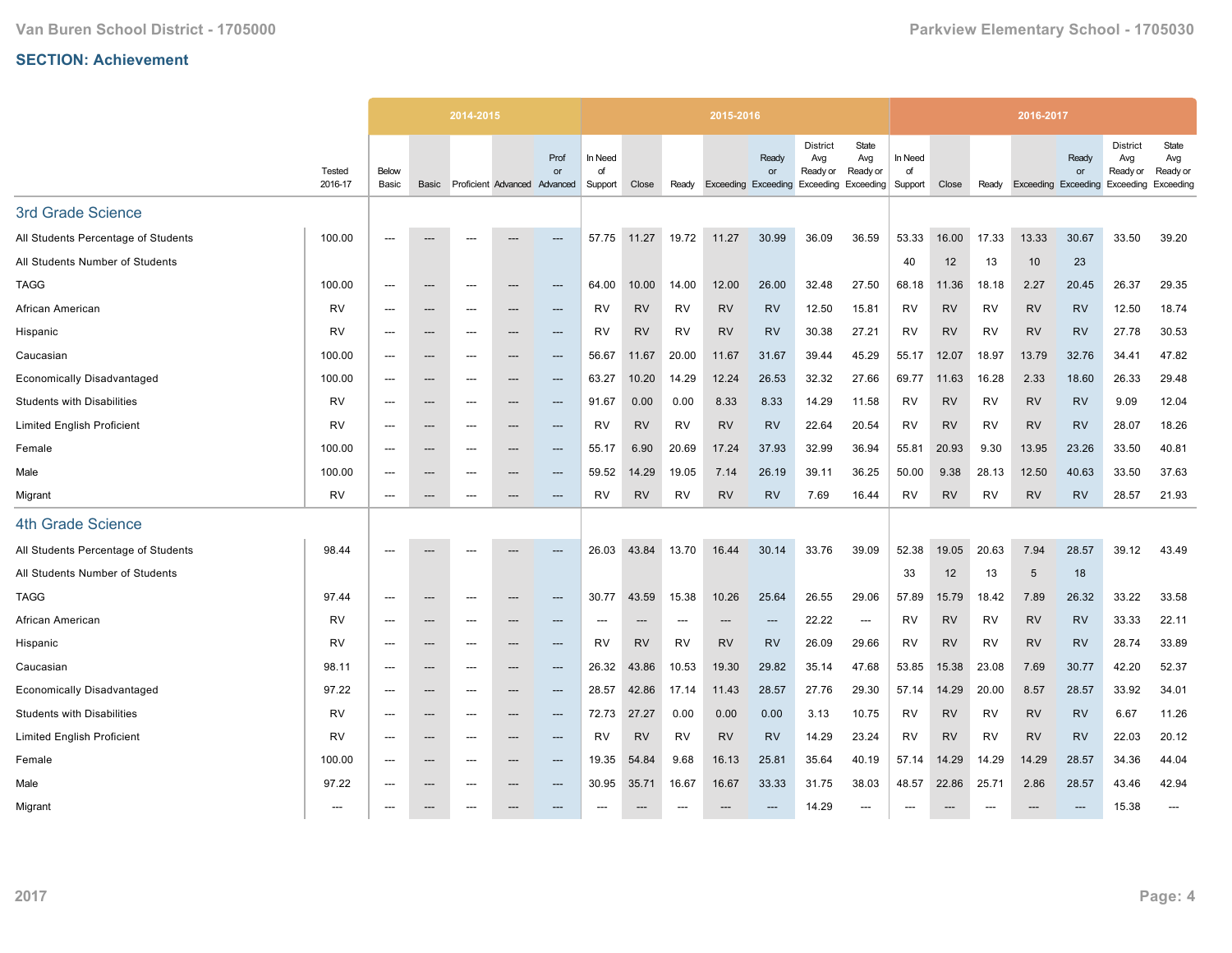|                                     |                   |                |           | 2014-2015 |                     |                        |                    |           |           | 2015-2016           |                                |                                                           |                          |                          |           |       | 2016-2017           |             |                                                 |                                       |
|-------------------------------------|-------------------|----------------|-----------|-----------|---------------------|------------------------|--------------------|-----------|-----------|---------------------|--------------------------------|-----------------------------------------------------------|--------------------------|--------------------------|-----------|-------|---------------------|-------------|-------------------------------------------------|---------------------------------------|
|                                     | Tested<br>2016-17 | Below<br>Basic | Basic     |           | Proficient Advanced | Prof<br>or<br>Advanced | In Need<br>Support | Close     | Ready     | Exceeding Exceeding | Ready<br>$\alpha$ <sup>r</sup> | <b>District</b><br>Avg<br>Ready or<br>Exceeding Exceeding | State<br>Avg<br>Ready or | In Need<br>of<br>Support | Close     | Ready | Exceeding Exceeding | Ready<br>or | <b>District</b><br>Avg<br>Ready or<br>Exceeding | State<br>Avg<br>Ready or<br>Exceeding |
| 5th Grade Science                   |                   |                |           |           |                     |                        |                    |           |           |                     |                                |                                                           |                          |                          |           |       |                     |             |                                                 |                                       |
| All Students Percentage of Students | 100.00            | 8.45           | 26.76     | 56.34     | 8.45                | 64.79                  | 41.67              | 25.00     | 30.56     | 2.78                | 33.33                          | 37.62                                                     | 39.56                    | 26.76                    | 28.17     | 30.99 | 14.08               | 45.07       | 44.53                                           | 42.81                                 |
| All Students Number of Students     |                   |                |           |           |                     |                        |                    |           |           |                     |                                |                                                           |                          | 19                       | 20        | 22    | 10                  | 32          |                                                 |                                       |
| <b>TAGG</b>                         | 100.00            | 14.63          | 31.71     | 53.66     | 0.00                | 53.66                  | 52.50              | 25.00     | 22.50     | 0.00                | 22.50                          | 31.65                                                     | 29.59                    | 39.47                    | 28.95     | 21.05 | 10.53               | 31.58       | 36.59                                           | 32.67                                 |
| African American                    | $---$             | <b>RV</b>      | <b>RV</b> | <b>RV</b> | <b>RV</b>           | <b>RV</b>              | <b>RV</b>          | <b>RV</b> | <b>RV</b> | <b>RV</b>           | <b>RV</b>                      | 10.00                                                     | 16.29                    | ---                      | ---       | $---$ | $---$               | ---         | 36.36                                           | $---$                                 |
| Hispanic                            | 100.00            | RV             | <b>RV</b> | RV        | <b>RV</b>           | <b>RV</b>              | RV                 | <b>RV</b> | RV        | <b>RV</b>           | <b>RV</b>                      | 18.46                                                     | 33.78                    | 30.00                    | 30.00     | 30.00 | 10.00               | 40.00       | 38.16                                           | 37.20                                 |
| Caucasian                           | 100.00            | 8.47           | 28.81     | 55.93     | 6.78                | 62.71                  | 34.48              | 25.86     | 36.21     | 3.45                | 39.66                          | 42.86                                                     | 47.79                    | 26.42                    | 28.30     | 30.19 | 15.09               | 45.28       | 46.21                                           | 51.34                                 |
| <b>Economically Disadvantaged</b>   | 100.00            | 12.50          | 32.50     | 55.00     | 0.00                | 55.00                  | 51.28              | 25.64     | 23.08     | 0.00                | 23.08                          | 32.33                                                     | 29.92                    | 39.39                    | 27.27     | 21.21 | 12.12               | 33.33       | 38.13                                           | 32.85                                 |
| <b>Students with Disabilities</b>   | 100.00            | <b>RV</b>      | <b>RV</b> | <b>RV</b> | <b>RV</b>           | <b>RV</b>              | 93.33              | 6.67      | 0.00      | 0.00                | 0.00                           | 11.43                                                     | 14.53                    | 46.15                    | 23.08     | 23.08 | 7.69                | 30.77       | 18.06                                           | 16.60                                 |
| <b>Limited English Proficient</b>   | <b>RV</b>         | <b>RV</b>      | <b>RV</b> | RV        | <b>RV</b>           | <b>RV</b>              | <b>RV</b>          | <b>RV</b> | <b>RV</b> | <b>RV</b>           | <b>RV</b>                      | 21.05                                                     | 27.09                    | <b>RV</b>                | <b>RV</b> | RV    | <b>RV</b>           | <b>RV</b>   | 30.43                                           | 27.08                                 |
| Female                              | 100.00            | 7.69           | 23.08     | 64.10     | 5.13                | 69.23                  | 48.39              | 22.58     | 25.81     | 3.23                | 29.03                          | 34.59                                                     | 40.46                    | 17.86                    | 42.86     | 21.43 | 17.86               | 39.29       | 45.77                                           | 42.85                                 |
| Male                                | 100.00            | 9.38           | 31.25     | 46.88     | 12.50               | 59.38                  | 36.59              | 26.83     | 34.15     | 2.44                | 36.59                          | 40.18                                                     | 38.72                    | 32.56                    | 18.60     | 37.21 | 11.63               | 48.84       | 43.23                                           | 42.76                                 |
| Migrant                             | $---$             | ---            |           |           | ---                 | $---$                  | RV                 | <b>RV</b> | <b>RV</b> | <b>RV</b>           | <b>RV</b>                      | 16.67                                                     | 23.19                    | $---$                    | ---       | $---$ | $- - -$             | ---         | 20.00                                           | $---$                                 |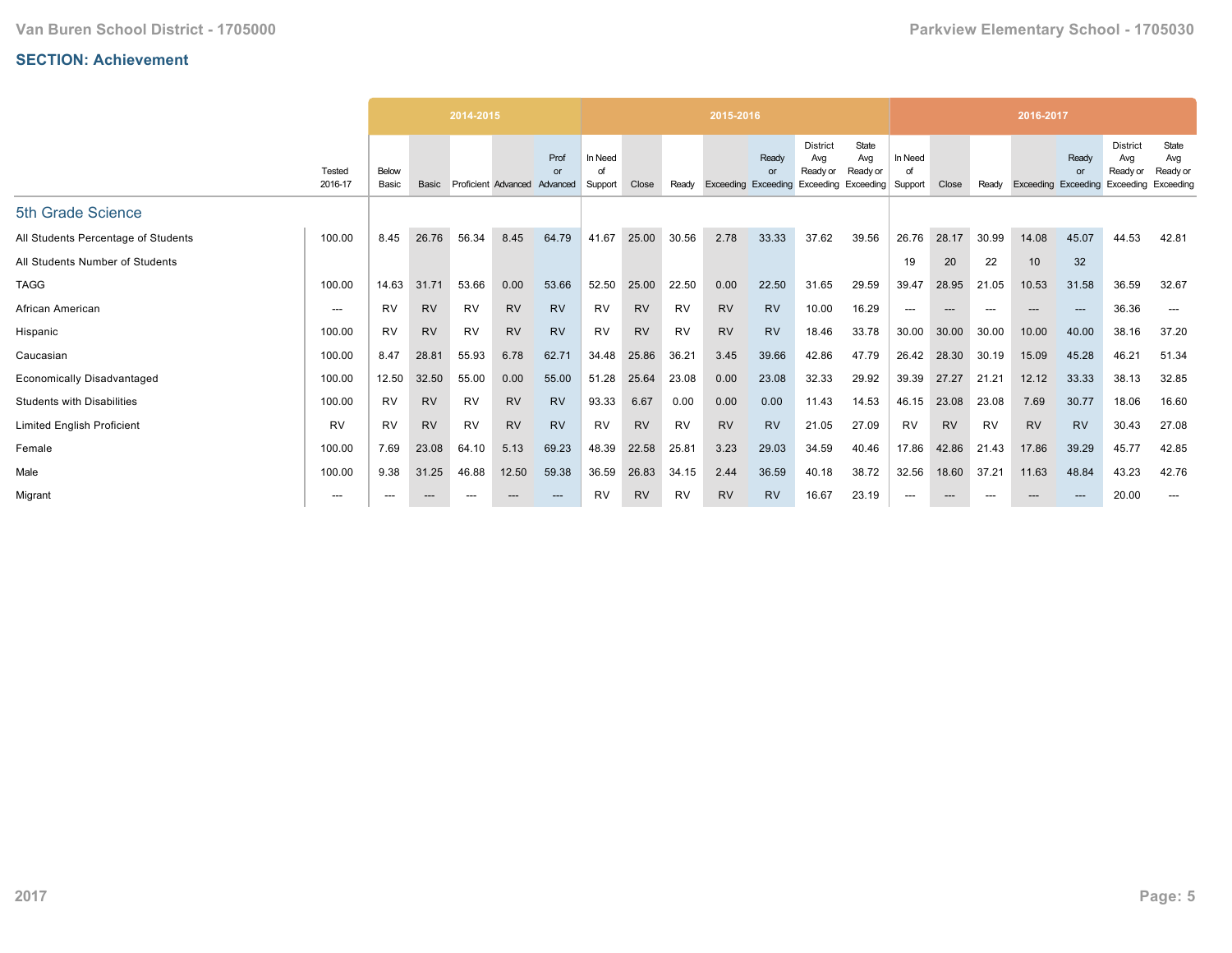## **SECTION: Achievement - Value-Added Student Academic Growth**

|                                   |                                 | 2014-2015                             |                                        |                           |                                 |                                       | 2015-2016                              |                           |                                 |                                       | 2016-2017                              |                           |
|-----------------------------------|---------------------------------|---------------------------------------|----------------------------------------|---------------------------|---------------------------------|---------------------------------------|----------------------------------------|---------------------------|---------------------------------|---------------------------------------|----------------------------------------|---------------------------|
|                                   | Math<br>Value<br>Added<br>Score | <b>ELA</b><br>Value<br>Added<br>Score | Weighted<br>Average<br>$ELA +$<br>Math | School<br>Growth<br>Score | Math<br>Value<br>Added<br>Score | <b>ELA</b><br>Value<br>Added<br>Score | Weighted<br>Average<br>$ELA +$<br>Math | School<br>Growth<br>Score | Math<br>Value<br>Added<br>Score | <b>ELA</b><br>Value<br>Added<br>Score | Weighted<br>Average<br>$ELA +$<br>Math | School<br>Growth<br>Score |
| <b>Combined Population</b>        | $-0.1376$                       | $-0.0232$                             | $-0.0804$                              | 78                        | $-0.0018$                       | $-0.0522$                             | $-0.0266$                              | 80                        | $-0.2100$                       | $-0.2500$                             | $-0.2300$                              | 72                        |
|                                   | ---                             | $---$                                 | ---                                    | $---$                     | ---                             | ---                                   | ---                                    | $---$                     | $---$                           | $---$                                 | $---$                                  | ---                       |
| African American                  | ---                             | $---$                                 | ---                                    | $---$                     | ---                             | ---                                   | ---                                    | $--$                      | ---                             | $---$                                 | $---$                                  | $---$                     |
|                                   | ---                             | $---$                                 | ---                                    | $---$                     | ---                             | ---                                   | ---                                    | $--$                      | $-0.2500$                       | $-0.2200$                             | $-0.2350$                              | 72                        |
|                                   | $---$                           | $---$                                 | ---                                    | $---$                     | ---                             | ---                                   | ---                                    | $--$                      | $-0.2200$                       | $-0.2600$                             | $-0.2400$                              | 72                        |
| Economically Disadvantaged        | $---$                           | $---$                                 | ---                                    | $---$                     | ---                             | ---                                   | ---                                    | $--$                      | $-0.2300$                       | $-0.2800$                             | $-0.2550$                              | 71                        |
| <b>Students with Disabilities</b> | ---                             | $---$                                 | ---                                    | $---$                     | ---                             | ---                                   | ---                                    | $---$                     | $-0.1000$                       | $-0.2500$                             | $-0.1750$                              | 74                        |
| <b>Limited English Proficient</b> | ---                             | $---$                                 | ---                                    | $---$                     | ---                             | ---                                   | ---                                    | $---$                     | ---                             | $---$                                 | $---$                                  | $---$                     |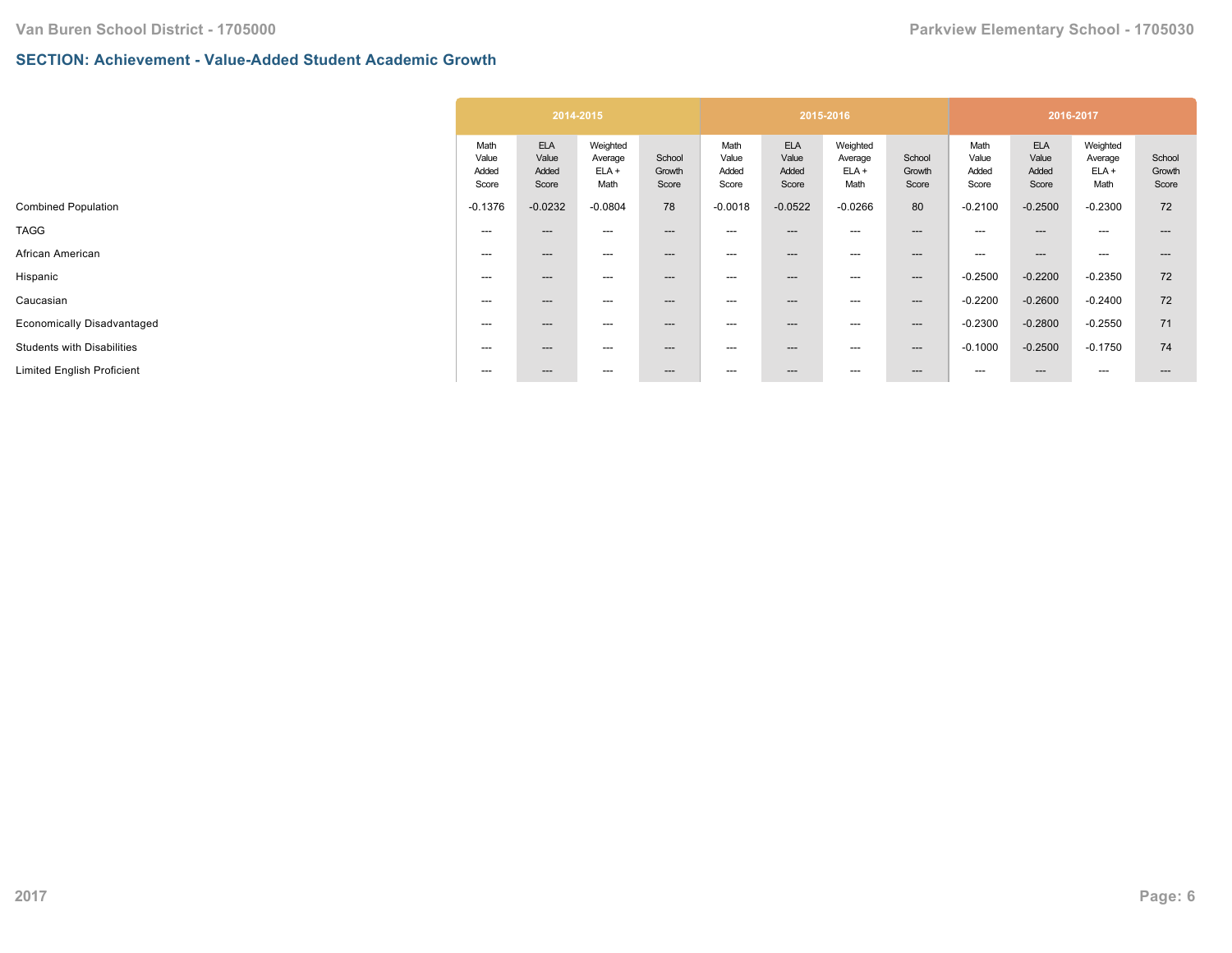|                                       |                                   | 2014-2015       |                                   |                          | 2015-2016                         |                                   |                                          | 2016-2017                |                                   |
|---------------------------------------|-----------------------------------|-----------------|-----------------------------------|--------------------------|-----------------------------------|-----------------------------------|------------------------------------------|--------------------------|-----------------------------------|
|                                       | School                            | <b>District</b> | <b>State</b>                      | School                   | <b>District</b>                   | <b>State</b>                      | School                                   | <b>District</b>          | <b>State</b>                      |
| Grade One Reading Comprehension       | 63                                | 53              | 52                                | 53                       | 48                                | 51                                | 47                                       | 47                       | 50                                |
| Grade One Math Problems               | 49                                | 41              | 50                                | 42                       | 37                                | 50                                | 50                                       | 43                       | 49                                |
| Grade Two Reading Comprehension       | 43                                | 51              | 56                                | 53                       | 51                                | 56                                | 45                                       | 47                       | 54                                |
| Grade Two Math Problems               | 44                                | 48              | 54                                | 56                       | 48                                | 54                                | 50                                       | 46                       | 51                                |
| <b>Grade Three Reading</b>            | $\hspace{0.05cm} \ldots$          | $---$           | $\hspace{0.05cm} \ldots$          | $\hspace{0.05cm} \ldots$ | $\qquad \qquad \cdots$            | $\hspace{0.05cm} \ldots$          | $\hspace{0.05cm} \ldots \hspace{0.05cm}$ | $\qquad \qquad \cdots$   | $\hspace{0.05cm} \ldots$          |
| Grade Three Math                      | $---$                             | ---             | $\hspace{0.05cm} \dashrightarrow$ | ---                      | $\hspace{0.05cm} \dashrightarrow$ | $\hspace{0.05cm} \dashrightarrow$ | ---                                      | $\qquad \qquad \cdots$   | $---$                             |
| <b>Grade Four Reading</b>             | ---                               | ---             | $\hspace{0.05cm} \dashrightarrow$ | $---$                    | ---                               | $\hspace{0.05cm} \ldots$          | ---                                      | ---                      | $---$                             |
| Grade Four Math                       | $\hspace{0.05cm} \ldots$          | ---             | $\hspace{0.05cm} \dashrightarrow$ | ---                      | ---                               | $\hspace{0.05cm} \dashrightarrow$ | ---                                      | ---                      | $\hspace{0.05cm} \dashrightarrow$ |
| <b>Grade Five Reading</b>             | $---$                             | $---$           | $\hspace{0.05cm} \dashrightarrow$ | ---                      | $\hspace{0.05cm} \ldots$          | $---$                             | ---                                      | $\hspace{0.05cm} \ldots$ | $---$                             |
| Grade Five Math                       | $\hspace{0.05cm} \dashrightarrow$ | ---             | $\hspace{0.05cm} \ldots$          | ---                      | ---                               | $---$                             | $\hspace{0.05cm} \ldots$                 | ---                      | $---$                             |
| <b>Grade Five Science</b>             | $\hspace{0.05cm} \ldots$          | ---             | $\hspace{0.05cm} \ldots$          | ---                      | ---                               | $---$                             | ---                                      | $\hspace{0.05cm} \ldots$ | $\hspace{0.05cm} \ldots$          |
| <b>Grade Six Reading</b>              | $\hspace{0.05cm} \ldots$          | ---             | $\hspace{0.05cm} \ldots$          | ---                      | $---$                             | $---$                             | ---                                      | $\qquad \qquad \cdots$   | $---$                             |
| Grade Six Math                        | $\hspace{0.05cm} \dashrightarrow$ | ---             | $\hspace{0.05cm} \dashrightarrow$ | ---                      | ---                               | $---$                             | ---                                      | ---                      | $\hspace{0.05cm} \dashrightarrow$ |
| <b>Grade Seven Reading</b>            | $\qquad \qquad \cdots$            | ---             | $\hspace{0.05cm} \ldots$          | ---                      | ---                               | $---$                             | ---                                      | $\hspace{0.05cm} \ldots$ | $---$                             |
| Grade Seven Math                      | ---                               | $---$           | $\hspace{0.05cm} \dashrightarrow$ | ---                      | $\qquad \qquad \cdots$            | $\hspace{0.05cm} \dashrightarrow$ | ---                                      | $\qquad \qquad \cdots$   | $\hspace{0.05cm} \ldots$          |
| Grade Seven Science                   | $\hspace{0.05cm} \ldots$          | ---             | $\hspace{0.05cm} \ldots$          | ---                      | ---                               | $---$                             | ---                                      | $\hspace{0.05cm} \ldots$ | $\hspace{0.05cm} \ldots$          |
| <b>Grade Eight Reading</b>            | $\hspace{0.05cm} \ldots$          | ---             | $\hspace{0.05cm} \ldots$          | $---$                    | ---                               | $---$                             | $\hspace{0.05cm} \ldots$                 | ---                      | $---$                             |
| Grade Eight Math                      | $---$                             | $---$           | $\hspace{0.05cm} \ldots$          | ---                      | $\hspace{0.05cm} \ldots$          | $---$                             | ---                                      | $---$                    | $---$                             |
| Grade Nine Reading Comprehension      | $\hspace{0.05cm} \ldots$          | ---             | $---$                             | ---                      | $\hspace{0.05cm} \ldots$          | $---$                             | ---                                      | $\hspace{0.05cm} \ldots$ | $---$                             |
| Grade Nine Math Concepts and Problems | ---                               | ---             | $\hspace{0.05cm} \ldots$          | $\hspace{0.05cm} \ldots$ | ---                               | $\hspace{0.05cm} \ldots$          | ---                                      | ---                      | $---$                             |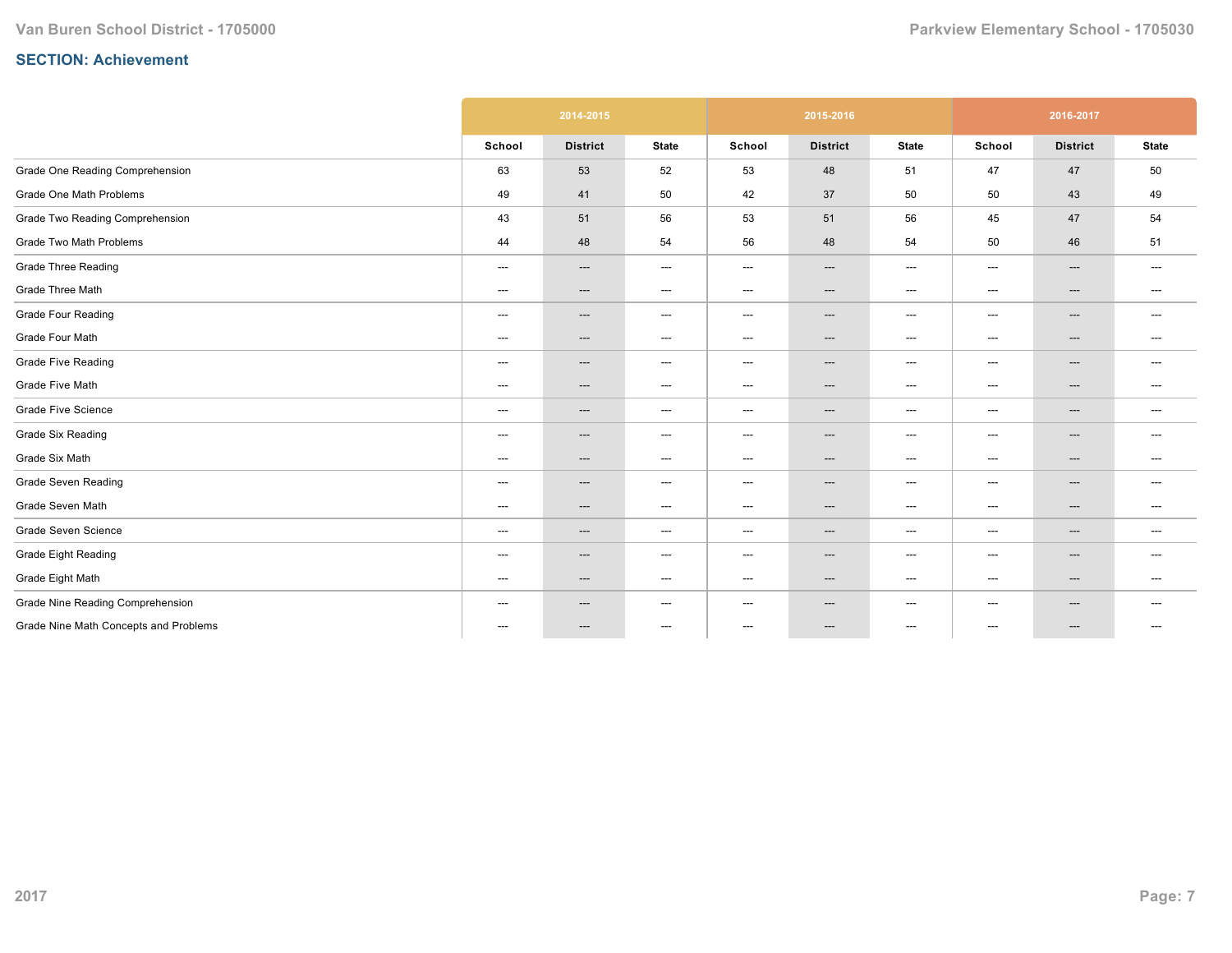|                                                                               |                          | 2014-2015       |              |                          | 2015-2016       |              |                          | 2016-2017       |              |
|-------------------------------------------------------------------------------|--------------------------|-----------------|--------------|--------------------------|-----------------|--------------|--------------------------|-----------------|--------------|
|                                                                               | School                   | <b>District</b> | <b>State</b> | School                   | <b>District</b> | <b>State</b> | School                   | <b>District</b> | <b>State</b> |
| <b>American College Test (ACT)</b>                                            |                          |                 |              |                          |                 |              |                          |                 |              |
| Participation in Grade 11 Statewide ACT Administration                        | ---                      |                 |              | ---                      | 417             | 31,152       | ---                      | 431             | 31,268       |
| Number of Students Taking Universal ACT                                       | ---                      |                 | 8,790        | ---                      |                 |              | ---                      |                 |              |
| District Provided Remediation for Students Taking Universal ACT               |                          | ---             | 73           |                          | ---             | $\mathbf 0$  |                          | ---             | $\mathbf 0$  |
| * Number of Students in College and Career Readiness Planning Program (CCRPP) | ---                      | 239             | 2,014        | ---                      | 425             | 2,331        | ---                      | ---             | ---          |
| Number of Students Taking ACT in Grades 9-11                                  | $---$                    | 377             | 27,271       | $\hspace{0.05cm} \ldots$ | 551             | 39,564       | ---                      | 571             | 39,627       |
| Number of Graduates that have taken ACT in High School                        | ---                      | 283             | 23,364       | ---                      | 329             | 23,966       | ---                      | 394             | 28,938       |
| <b>ACT Reading</b>                                                            | $---$                    | 21.96           | 21.35        | $---$                    | 22.03           | 21.29        | ---                      | 20.42           | 20.39        |
| <b>ACT English</b>                                                            | $---$                    | 20.68           | 20.16        | $---$                    | 20.81           | 20.06        | $---$                    | 19.49           | 19.23        |
| <b>ACT Mathematics</b>                                                        | ---                      | 20.50           | 20.14        | ---                      | 20.37           | 19.86        | $\hspace{0.05cm} \ldots$ | 19.40           | 19.31        |
| <b>ACT Science</b>                                                            | ---                      | 21.30           | 20.85        | ---                      | 21.05           | 20.71        | ---                      | 19.93           | 20.15        |
| <b>ACT Composite</b>                                                          | ---                      | 21.28           | 20.79        | ---                      | 21.23           | 20.64        | ---                      | 19.96           | 19.93        |
| <b>SAT® by College Board</b>                                                  |                          |                 |              |                          |                 |              |                          |                 |              |
| Number of Students Taking SAT College Admission Test                          | ---                      | $\sqrt{5}$      | 952          | ---                      | $\overline{2}$  | 852          | ---                      | 3               | 1,344        |
| <b>SAT Critical Reading Mean</b>                                              | ---                      | <b>RV</b>       | 565          | ---                      | <b>RV</b>       | 569          | ---                      | <b>RV</b>       | 593          |
| SAT Math Mean                                                                 | ---                      | <b>RV</b>       | 568          | ---                      | <b>RV</b>       | 569          | ---                      | <b>RV</b>       | 574          |
| <b>SAT Writing Mean</b>                                                       | $---$                    | <b>RV</b>       | 547          | ---                      | <b>RV</b>       | 550          | $\hspace{0.05cm} \ldots$ | <b>RV</b>       |              |
| <b>Advanced Placement Courses (AP)</b>                                        |                          |                 |              |                          |                 |              |                          |                 |              |
| Number of Students Taking Advanced Placement (AP) Courses                     | $---$                    | 507             | 27,646       | ---                      | 502             | 27,827       | ---                      | 359             | 29,109       |
| Number of AP Exams Taken                                                      | ---                      | 719             | 44,951       | ---                      | 684             | 46,094       | ---                      | 498             | 46,686       |
| Number of AP Exams Scored 3, 4, or 5                                          | ---                      | 218             | 14,391       | ---                      | 221             | 15,079       | ---                      | 179             | 15,812       |
| Number of Students Taking International Baccalaureate Courses                 | ---                      | $---$           | 1,328        | ---                      | ---             | 573          | ---                      | ---             | 569          |
| <b>College Going Rate</b>                                                     |                          |                 |              |                          |                 |              |                          |                 |              |
| All Students                                                                  | ---                      | 52.4 %          | 55.3 %       | ---                      | 50.7%           | 50.5 %       | ---                      | 46.5 %          | 48.2%        |
| African American                                                              | ---                      | 75.0 %          | 54.2 %       | ---                      | 47.1 %          | 46.7%        | ---                      | 31.3%           | 40.3%        |
| Hispanic                                                                      | $---$                    | 41.8%           | 39.5 %       | $---$                    | 49.4 %          | 38.9%        | $---$                    | 39.1 %          | 39.5 %       |
| Caucasian                                                                     | $\hspace{0.05cm} \ldots$ | 54.3 %          | 58.3%        | $\hspace{0.05cm} \ldots$ | 50.2%           | 53.7 %       | $\hspace{0.05cm} \ldots$ | 47.7 %          | 52.3 %       |
| Economically Disadvantaged                                                    | $---$                    | 38.3 %          | 46.9%        | ---                      | 42.2 %          | 42.3%        | ---                      | 34.1 %          | 39.3 %       |
| <b>Students with Disabilities</b>                                             | ---                      | 19.2 %          | 22.4 %       | ---                      | 23.3 %          | 20.1%        | ---                      | 4.4%            | 19.4 %       |
| <b>Limited English Proficient</b>                                             | ---                      | 63.2 %          | 30.2 %       | ---                      | 58.3 %          | 31.4 %       | ---                      | 41.2%           | 23.4 %       |

\* College and Career Readiness Planning Program (CCRPP Arkansas Code Annotated § 615441) was repealed by the 91st General Assembly in 2017.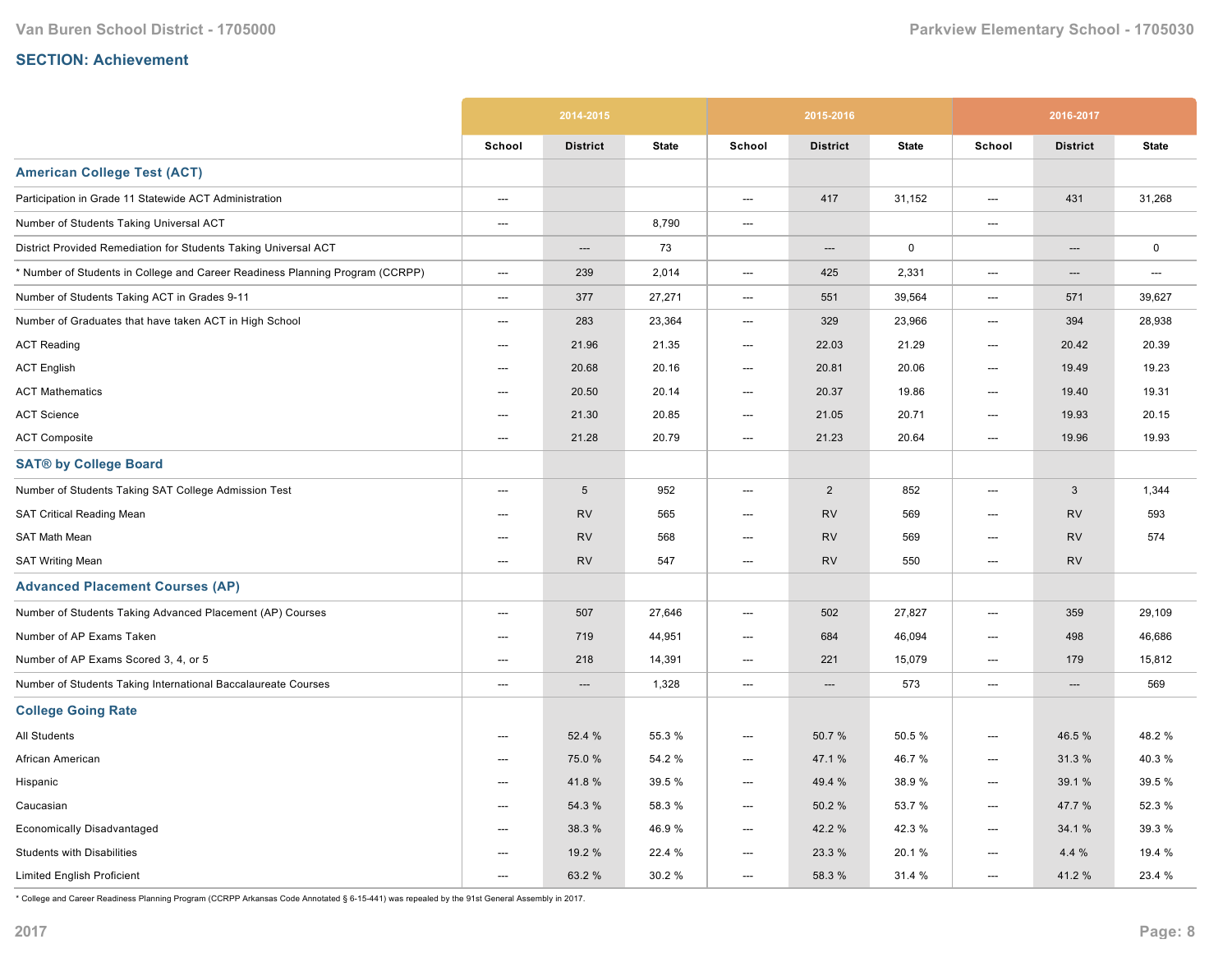|                                         |        | 2014-2015       |              |                          | 2015-2016       |              |                          | 2016-2017       |              |
|-----------------------------------------|--------|-----------------|--------------|--------------------------|-----------------|--------------|--------------------------|-----------------|--------------|
|                                         | School | <b>District</b> | <b>State</b> | School                   | <b>District</b> | <b>State</b> | School                   | <b>District</b> | <b>State</b> |
| <b>College Credit Accumulation Rate</b> |        |                 |              |                          |                 |              |                          |                 |              |
| All Students                            | ---    | 43.6 %          | 35.1 %       | $---$                    | 1.4%            | 1.2%         | $---$                    | 61.0%           | 54.1 %       |
| African American                        | ---    | $0.0 \%$        | 19.8 %       | $---$                    | $0.0 \%$        | 0.3%         | $\hspace{0.05cm} \ldots$ | 37.5 %          | 37.9%        |
| Hispanic                                | ---    | 46.4 %          | 29.5 %       | $\hspace{0.05cm} \ldots$ | $0.0 \%$        | 1.0%         | $\hspace{0.05cm} \ldots$ | 55.8%           | 48.4 %       |
| Caucasian                               | ---    | 45.3 %          | 39.8%        | $\hspace{0.05cm} \ldots$ | 2.0%            | 1.4%         | $\hspace{0.05cm} \ldots$ | 59.8 %          | 59.3 %       |
| <b>Economically Disadvantaged</b>       | ---    | 37.5 %          | 24.9%        | $---$                    | 2.1%            | 1.0 %        | $---$                    | 56.7 %          | 42.4 %       |
| <b>Students with Disabilities</b>       | ---    | $0.0 \%$        | 11.7 %       | $\hspace{0.05cm} \ldots$ | $0.0 \%$        | $0.0 \%$     | ---                      | 50.0 %          | 24.8%        |
| <b>Limited English Proficient</b>       | ---    | $0.0 \%$        | 21.1 %       | $---$                    | $0.0 \%$        | 0.4%         | $---$                    | 50.0 %          | 39.4 %       |

\* The College Credit Accumulation Rate definition from the U.S. Department of Education gives high school graduates two years at an institution of higher education to complete at least one year's worth of college credit th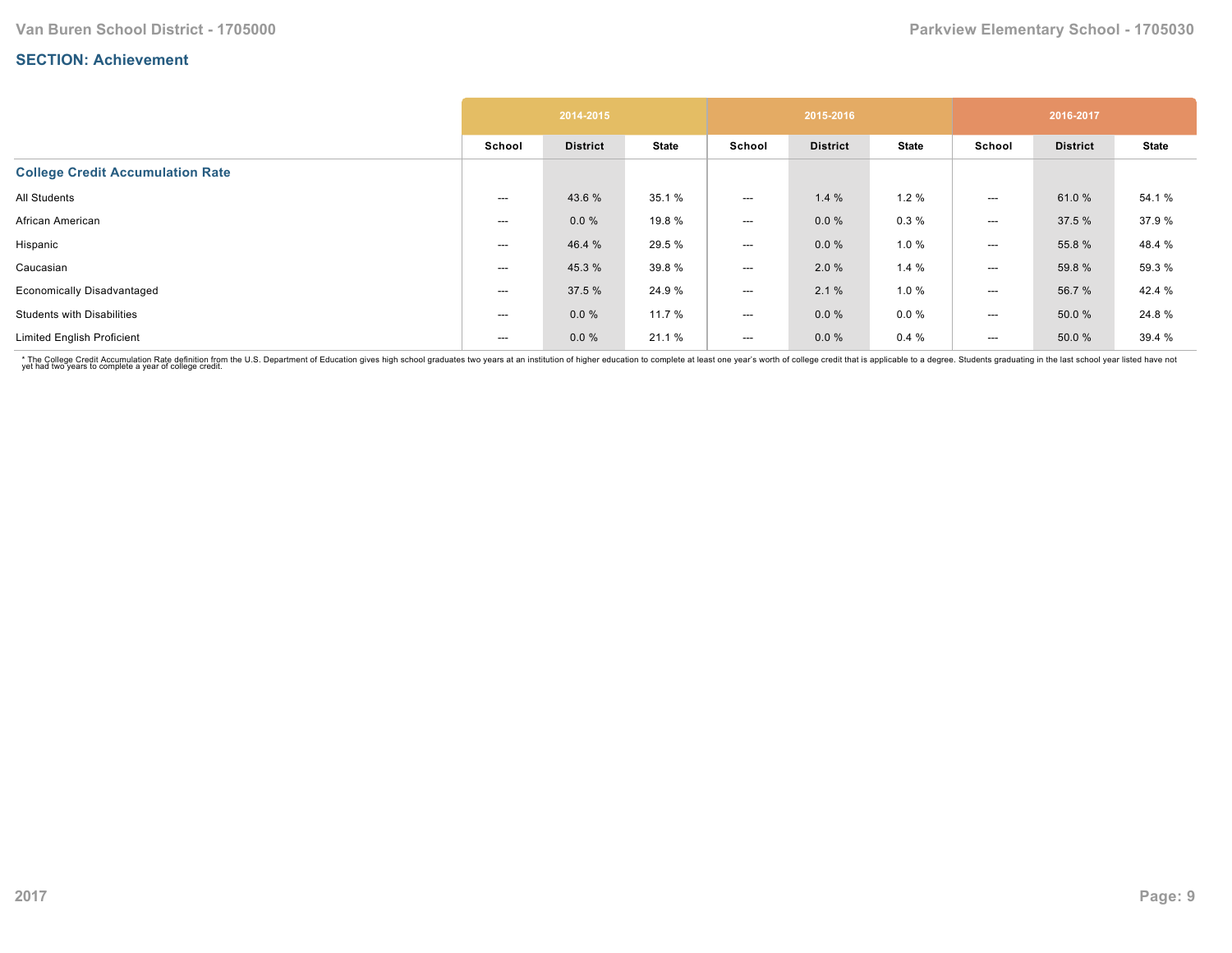## **SECTION: School Performance**

|                                                                                                                   |        | 2014-2015       |              |        | 2015-2016       |                |        | 2016-2017       |              |
|-------------------------------------------------------------------------------------------------------------------|--------|-----------------|--------------|--------|-----------------|----------------|--------|-----------------|--------------|
|                                                                                                                   | School | <b>District</b> | <b>State</b> | School | <b>District</b> | <b>State</b>   | School | <b>District</b> | <b>State</b> |
| <b>Arkansas ESEA Accountability</b>                                                                               |        |                 |              |        |                 |                |        |                 |              |
| Needs Improvement                                                                                                 | Y      | 9               | 834          | Y      | 9               | 827            | ---    | $\mathbf 0$     | 0            |
| <b>Needs Improvement Priority</b>                                                                                 | N      | $\mathbf 0$     | 46           | N      | $\mathbf 0$     | 42             | $---$  | $\Omega$        | O            |
| Needs Improvement Priority Met Year 1 Exit Criteria                                                               | N      | $\Omega$        | 3            | N      | $\mathbf{0}$    | $\overline{2}$ | $---$  | $\Omega$        | <sup>0</sup> |
| Needs Improvement Focus                                                                                           | N      | $\mathbf 0$     | 103          | N      | $\mathbf 0$     | 87             | $---$  | $\Omega$        | O            |
| Needs Improvement Focus Met Year 1 Exit Criteria                                                                  | N      | $\mathbf 0$     | 31           | N      | $\mathbf{0}$    | 11             | $---$  | $\mathbf 0$     |              |
| Achieving                                                                                                         | N      | $\mathbf 0$     | 73           | N      | $\mathbf 0$     | 91             | $---$  | $\mathbf{0}$    | O            |
| Exemplary                                                                                                         | N      | $\mathbf 0$     | 0            | N      | $\mathbf 0$     | $\mathbf 0$    | $---$  | $\mathbf 0$     | 0            |
| Since the Arkansas ESSA Plan was approved, school Improvement labels established under NCLB have been<br>removed. |        |                 |              |        |                 |                |        |                 |              |
| <b>School Rating</b>                                                                                              |        |                 |              |        |                 |                |        |                 |              |
| 2015 School Performance Rating                                                                                    | D      |                 |              | N/A    |                 |                | N/A    |                 |              |
| Overall Points for School Rating                                                                                  | 208    |                 |              | N/A    |                 |                | N/A    |                 |              |
| Count of Schools with Rating = A (270 - 300 Points)                                                               |        | $\mathbf 0$     | 10           |        |                 |                |        |                 |              |
| Count of Schools with Rating = B (240 - 269 Points)                                                               |        | $\mathbf{0}$    | 224          |        |                 |                |        |                 |              |
| Count of Schools with Rating = C (210 - 239 Points)                                                               |        | 6               | 564          |        |                 |                |        |                 |              |
| Count of Schools with Rating = D (180 - 209 Points)                                                               |        | 3               | 228          |        |                 |                |        |                 |              |
| Count of Schools with Rating = F (Less than 180 Points)                                                           |        | $\mathbf{0}$    | 19           |        |                 |                |        |                 |              |
| Act 20 of 2016 paused the school ratings under 6-15-2105                                                          |        |                 |              |        |                 |                |        |                 |              |
| 2017 School Performance Rating                                                                                    | N/A    |                 |              | N/A    |                 |                | D      |                 |              |
| Overall Points for School Rating                                                                                  | N/A    |                 |              | N/A    |                 |                | 63.97  |                 |              |
| Count of Schools with Rating = A                                                                                  |        |                 |              |        |                 |                |        | $\overline{2}$  | 163          |
| Count of Schools with Rating = B                                                                                  |        |                 |              |        |                 |                |        | $\overline{2}$  | 290          |
| Count of Schools with Rating = C                                                                                  |        |                 |              |        |                 |                |        | 5               | 384          |
| Count of Schools with Rating = D                                                                                  |        |                 |              |        |                 |                |        | -1              | 170          |
| Count of Schools with Rating = F                                                                                  |        |                 |              |        |                 |                |        | $\mathbf 0$     | 33           |

The School Performance website at the following link has more information on the school rating: http://www.arkansased.gov/divisions/public-school-accountability/school-performance/report-card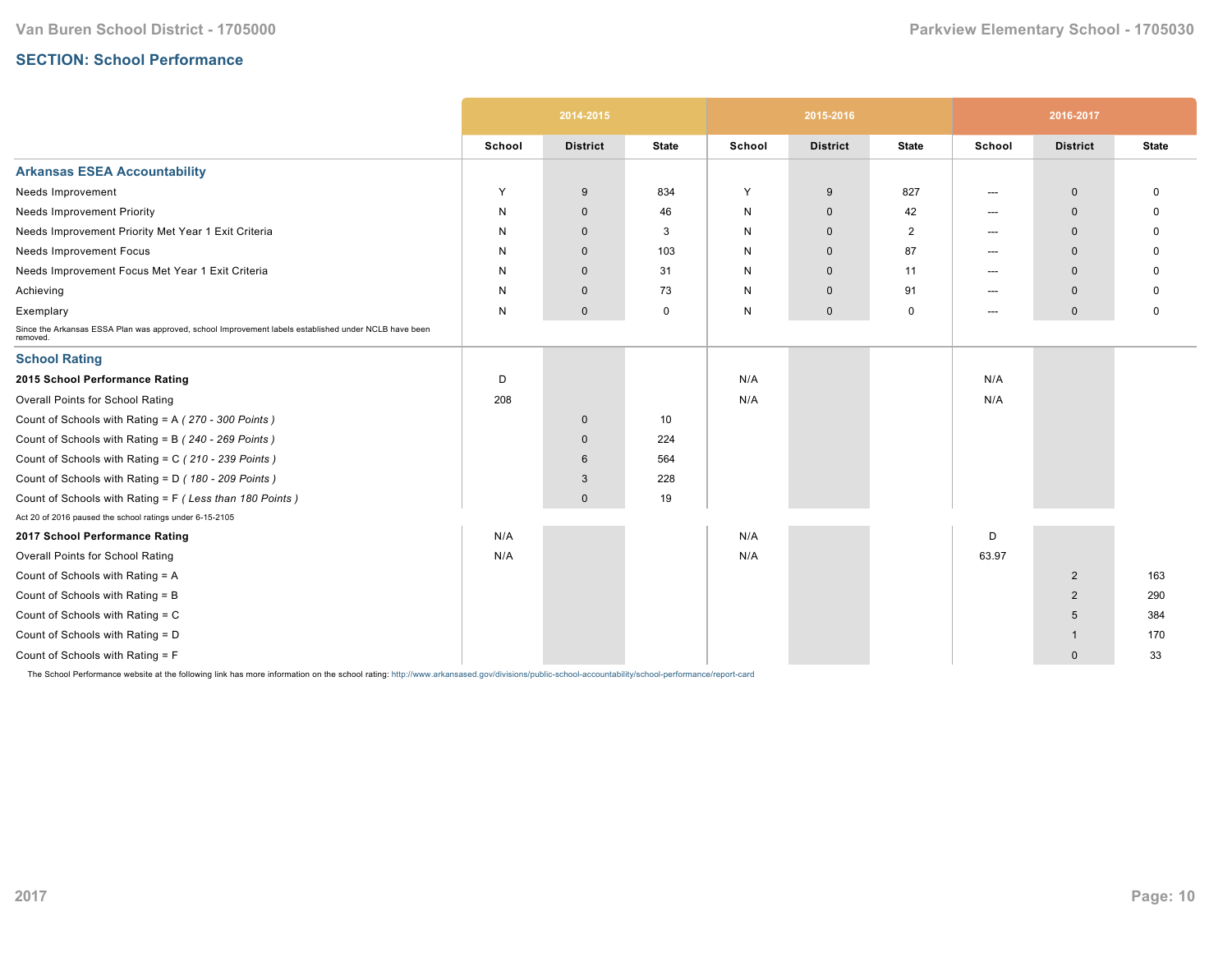## **SECTION: School Performance**

|                                                                        |                          | 2014-2015       |              |              | 2015-2016       |              |                        | 2016-2017       |              |
|------------------------------------------------------------------------|--------------------------|-----------------|--------------|--------------|-----------------|--------------|------------------------|-----------------|--------------|
|                                                                        | School                   | <b>District</b> | <b>State</b> | School       | <b>District</b> | <b>State</b> | School                 | <b>District</b> | <b>State</b> |
| <b>District Provides Textbooks or Digital Resources for all Pupils</b> |                          |                 |              |              |                 |              |                        |                 |              |
| District Provides Textbooks or Digital Resources for all Pupils        |                          | Y               | 100 %        |              | Y               | 100 %        |                        | Y               | 100 %        |
| <b>Annual Accreditation Status</b>                                     |                          |                 |              |              |                 |              |                        |                 |              |
| Annual Accreditation Status Accredited                                 | Y                        | $\overline{7}$  | 784          | $\mathsf{N}$ | $\overline{4}$  | 800          | Y                      | 8               | 796          |
| Accredited-Cited                                                       | N                        | $\overline{1}$  | 261          | Y            | $5\overline{5}$ | 245          | N                      | $\overline{2}$  | 253          |
| Accredited-Probationary                                                | N                        | $\overline{1}$  | 21           | N            | $\mathbf 0$     | 10           | N                      | $\mathbf{0}$    | 11           |
| Attendance Rate (*State Goal 91.13%)                                   |                          |                 |              |              |                 |              |                        |                 |              |
| Attendance Rate Combined                                               | 94.5 %                   | 94.2 %          | 94.4 %       | 95.4 %       | 95.2 %          | 94.5 %       | 95.2%                  | 94.5 %          | 94.4 %       |
| Attendance Rate for Targeted Acheivement Gap Group                     | 94.7%                    | 94.4 %          | 94.6%        | 96.0%        | 95.4 %          | 94.7%        | 96.0%                  | 95.1%           | 94.7%        |
| Attendance Rate African American                                       | 95.9%                    | 95.0%           | 94.5 %       | 95.5 %       | 95.4 %          | 94.3 %       | 93.8%                  | 93.9%           | 94.4 %       |
| Attendance Rate Hispanic                                               | 95.8%                    | 94.7%           | 95.0%        | 95.7 %       | 95.9 %          | 95.0%        | 97.3%                  | 95.2%           | 94.8%        |
| Attendance Rate Caucasian                                              | 94.5 %                   | 93.9 %          | 94.2%        | 95.1 %       | 94.5 %          | 94.3 %       | 94.5 %                 | 94.1 %          | 94.4 %       |
| Attendance Rate Economically Disadvantaged                             | 94.9%                    | 94.6%           | 94.8%        | 96.8%        | 95.8%           | 94.9%        | 96.3%                  | 95.4 %          | 95.0%        |
| Attendance Rate Students with Disabilities                             | 94.6%                    | 93.7 %          | 94.1%        | 94.4 %       | 94.6%           | 94.3 %       | 95.6%                  | 94.4 %          | 94.2 %       |
| Attendance Rate Limited English Proficient                             | 95.1%                    | 95.5 %          | 95.4 %       | 98.3%        | 96.7 %          | 95.3 %       | 95.2%                  | 95.8%           | 94.9%        |
| <b>Dropout Rate</b>                                                    |                          |                 |              |              |                 |              |                        |                 |              |
| Dropout Rate                                                           | $\hspace{0.05cm} \ldots$ | 2.05 %          | 2.25 %       | ---          | 2.19 %          | 2.32 %       | $\qquad \qquad \cdots$ | 1.99 %          | 2.32 %       |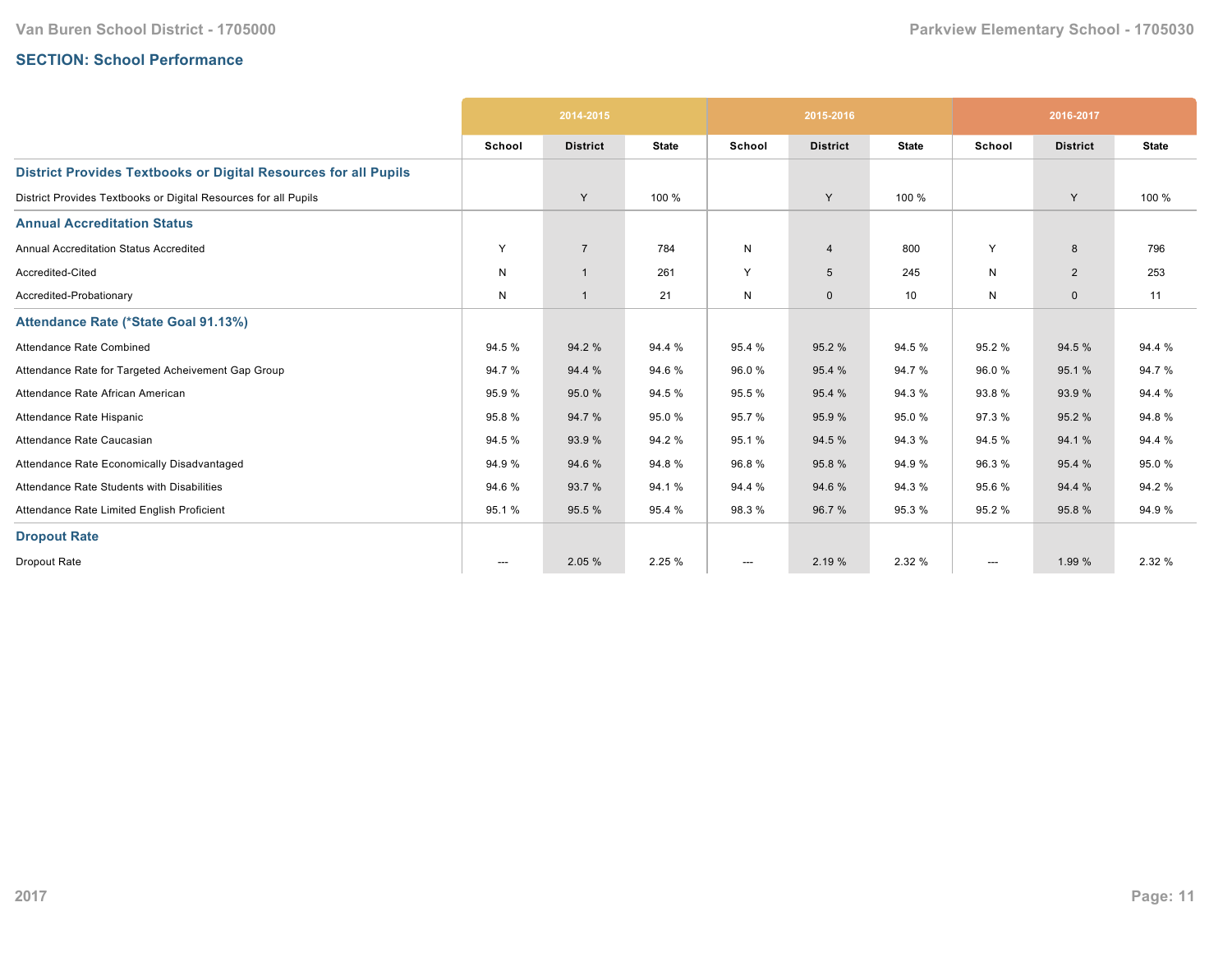# **SECTION: School Performance**

|                                                              |                          | 2014-2015                |                          | 2015-2016                |                                   |              | 2016-2017              |                                   |                                   |
|--------------------------------------------------------------|--------------------------|--------------------------|--------------------------|--------------------------|-----------------------------------|--------------|------------------------|-----------------------------------|-----------------------------------|
|                                                              | School                   | <b>District</b>          | <b>State</b>             | School                   | <b>District</b>                   | <b>State</b> | School                 | <b>District</b>                   | <b>State</b>                      |
| <b>Four-Year Graduation Rate</b>                             |                          |                          |                          |                          |                                   |              |                        |                                   |                                   |
| Four-Year Graduation Rate Combined                           | $---$                    | 84.2 %                   | 84.9%                    | ---                      | 87.6%                             | 87.0%        | $---$                  | 89.8%                             | 88.0%                             |
| Four-Year Graduation Rate for Targeted Acheivement Gap Group | ---                      | 81.4 %                   | 81.9%                    | ---                      | 84.9%                             | 83.8%        | $---$                  | 87.5 %                            | 84.8%                             |
| Four-Year Graduation Rate African American                   | $---$                    | <b>RV</b>                | 77.5 %                   | $\hspace{0.05cm} \ldots$ | 77.3 %                            | 81.5%        | ---                    | 94.1 %                            | 83.4 %                            |
| Four-Year Graduation Rate Hispanic                           | ---                      | 89.3%                    | 84.5%                    | ---                      | 93.3 %                            | 85.7%        | ---                    | 88.6%                             | 85.7%                             |
| Four-Year Graduation Rate Caucasian                          | $---$                    | 81.3%                    | 87.4 %                   | ---                      | 86.7%                             | 89.2%        | $---$                  | 89.5 %                            | 90.0%                             |
| Four-Year Graduation Rate Economically Disadvantaged         | ---                      | 81.0%                    | 81.7%                    | ---                      | 84.3%                             | 83.8%        | ---                    | 87.2 %                            | 84.9%                             |
| Four-Year Graduation Rate Students with Disabilities         | $---$                    | 89.7 %                   | 81.9%                    | ---                      | 85.7%                             | 84.3%        | ---                    | 89.6 %                            | 83.8%                             |
| Four-Year Graduation Rate Limited English Proficient         | ---                      | 95.0 %                   | 85.9%                    | ---                      | 92.3 %                            | 85.7%        | $\qquad \qquad \cdots$ | 90.9 %                            | 82.1%                             |
| <b>Five-Year Graduation Rate</b>                             |                          |                          |                          |                          |                                   |              |                        |                                   |                                   |
| Five-Year Graduation Rate Combined                           | ---                      | ---                      | $---$                    | ---                      | $---$                             | $---$        | $---$                  | 88.6 %                            | 87.4 %                            |
| Five-Year Graduation Rate for Targeted Acheivement Gap Group | $---$                    | $---$                    | $---$                    | ---                      | ---                               | $---$        | $---$                  | 85.4 %                            | 84.4 %                            |
| Five-Year Graduation Rate African American                   | $---$                    | $---$                    | $---$                    | $---$                    | $---$                             | $---$        | ---                    | 81.8%                             | 82.1%                             |
| Five-Year Graduation Rate Hispanic                           | $\hspace{0.05cm} \ldots$ | $\hspace{0.05cm} \cdots$ | $---$                    | $\hspace{0.05cm} \ldots$ | $---$                             | $---$        | ---                    | 92.6%                             | 86.4%                             |
| Five-Year Graduation Rate Caucasian                          | $---$                    | $---$                    | $---$                    | $---$                    | ---                               | $---$        | $\qquad \qquad \cdots$ | 88.3 %                            | 89.4 %                            |
| Five-Year Graduation Rate Economically Disadvantaged         | $---$                    | $\hspace{0.05cm} \cdots$ | $---$                    | $\hspace{0.05cm} \ldots$ | $\hspace{0.05cm} \dashrightarrow$ | $---$        | ---                    | 85.0%                             | 84.3%                             |
| Five-Year Graduation Rate Students with Disabilities         | $---$                    | $---$                    | $---$                    | $---$                    | ---                               | $---$        | ---                    | 83.7 %                            | 84.8%                             |
| Five-Year Graduation Rate Limited English Proficient         | ---                      | ---                      | $\hspace{0.05cm} \ldots$ | ---                      | ---                               | ---          | ---                    | 90.3%                             | 83.9%                             |
| * Grade Inflation Rate (ACT)                                 | ---                      | 27.30 %                  | 32.80 %                  | ---                      | 33.50 %                           | 36.40%       | ---                    | $\hspace{0.05cm} \dashrightarrow$ | $\hspace{0.05cm} \dashrightarrow$ |
| <b>College Remediation Rate</b>                              | ---                      | 51.4 %                   | 54.2 %                   | ---                      | 53.8 %                            | 56.9%        | ---                    | 60.7%                             | 61.8%                             |
| <b>Enrollment</b>                                            |                          |                          |                          |                          |                                   |              |                        |                                   |                                   |
| October 1 Enrollment                                         | 484                      | 5,828                    | 476,083                  | 468                      | 5,818                             | 476,049      | 454                    | 5,817                             | 477,268                           |

 $*$  Grade Inflation (Arkansas Code Annotated § 6-15-421) was repealed by the 91st General Assembly in 2017.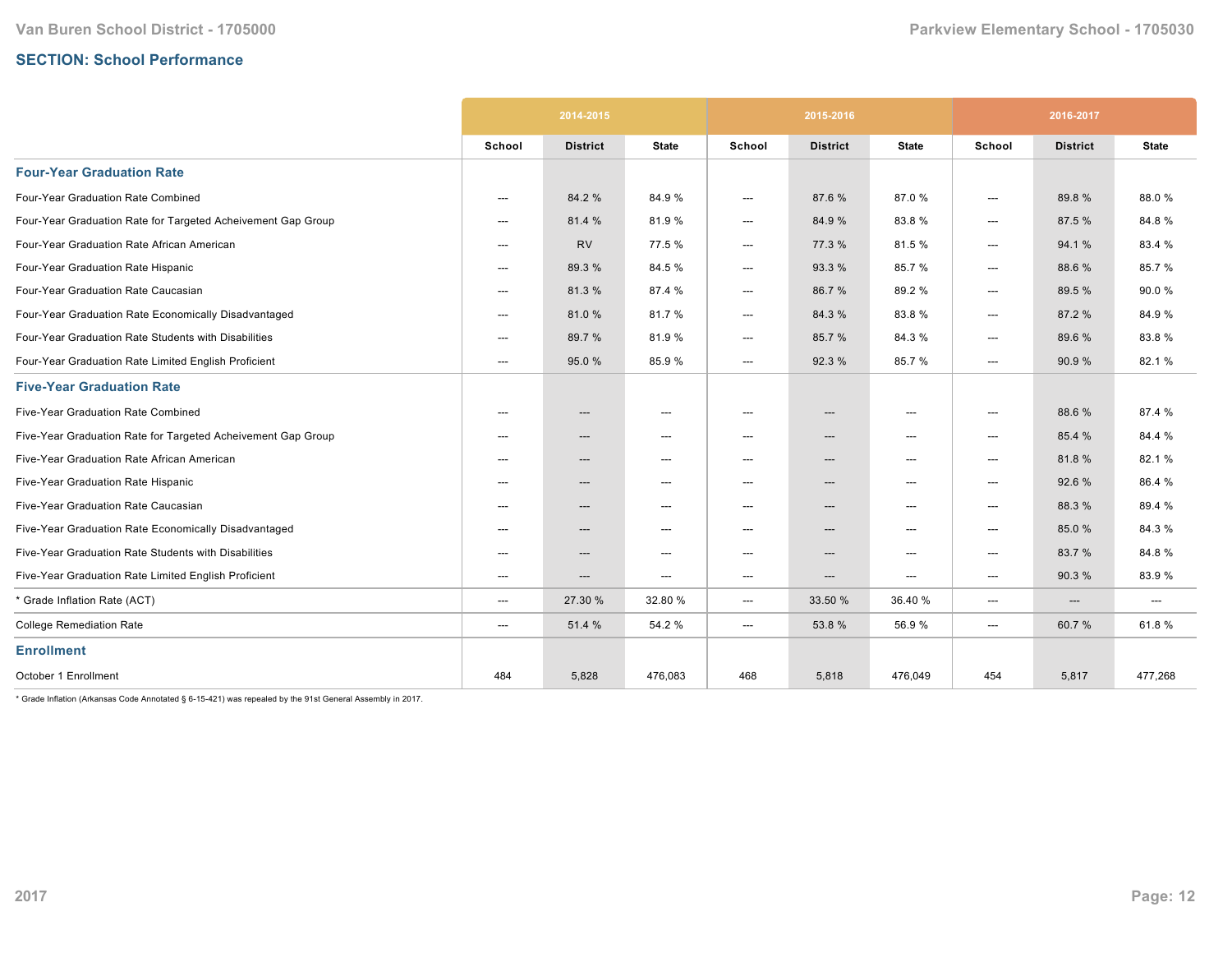## **SECTION: School Environment**

|                                                      | 2014-2015 |                 |              | 2015-2016 |                          |              | 2016-2017 |                 |              |
|------------------------------------------------------|-----------|-----------------|--------------|-----------|--------------------------|--------------|-----------|-----------------|--------------|
|                                                      | School    | <b>District</b> | <b>State</b> | School    | <b>District</b>          | <b>State</b> | School    | <b>District</b> | <b>State</b> |
| Discipline Policies Distributed to Parents           | Y         | 100 %           | 100 %        | Y         | 100 %                    | 100 %        | Y         | 100 %           | 100 %        |
| Discipline Training Provided to Staff                | Y         | 100 %           | 100 %        | Y         | 100 %                    | 100 %        | Υ         | 100 %           | 100 %        |
| Parental Involvement Plan Adopted                    | Y         | 100 %           | 100 %        | Y         | 100 %                    | 100 %        | Υ         | 100 %           | 100 %        |
| District Alternative Learning Environment Compliance |           | $\vee$          | 93.31 %      |           | Y                        | 99.61 %      |           | $\vee$          | 100.00 %     |
| Expulsions                                           | ---       | ---             | 480          | ---       | $\hspace{0.05cm} \ldots$ | 454          | ---       |                 | 570          |
| Weapons Incidents                                    | ---       | 4               | 799          | ---       | 9                        | 823          | $---$     | 13              | 878          |
| Staff Assaults                                       | ---       | 3               | 664          | ---       | 3                        | 657          | ---       | 3               | 690          |
| <b>Student Assaults</b>                              | $---$     | 12              | 2,562        | ---       | 10 <sup>1</sup>          | 2,511        | $---$     | 5               | 2,700        |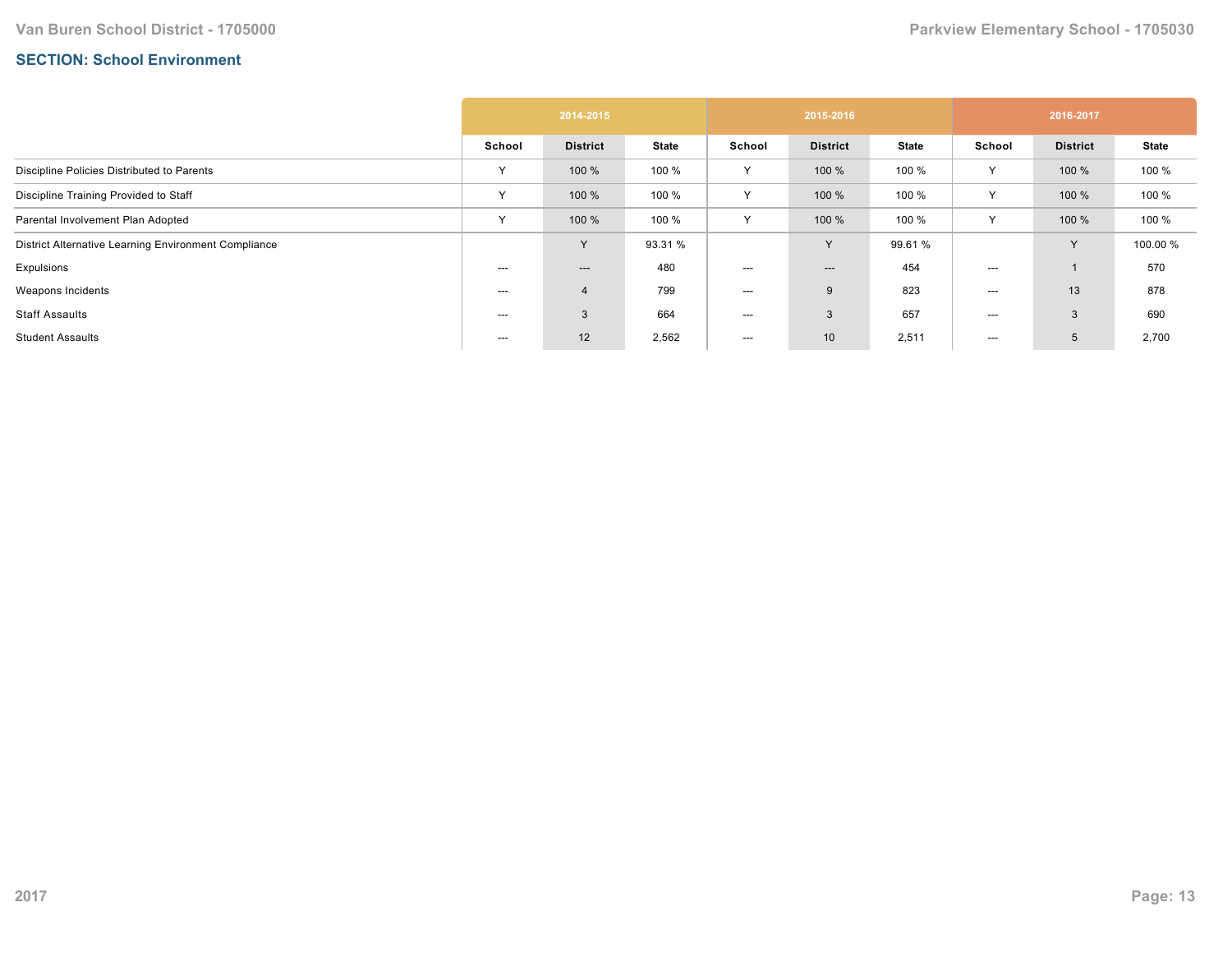# **SECTION: Retention**

|                                         |             | 2014-2015       |              | 2015-2016   |                 |              | 2016-2017   |                 |              |
|-----------------------------------------|-------------|-----------------|--------------|-------------|-----------------|--------------|-------------|-----------------|--------------|
|                                         | School      | <b>District</b> | <b>State</b> | School      | <b>District</b> | <b>State</b> | School      | <b>District</b> | <b>State</b> |
| Number of Students Retained at Grade 1  | $\Omega$    | 5               | 1,313        |             | 9               | 1,130        | 0           | 5               | 1,106        |
| Percent of Students Retained at Grade 1 | 0.00%       | 1.00 %          | 3.00 %       | 1.00 %      | 2.00 %          | 3.00 %       | 0.00%       | 1.00%           | 3.00 %       |
| Number of Students Retained at Grade 2  | $\mathbf 0$ | 4               | 511          | 0           | 6               | 486          | $\mathbf 0$ | 2               | 398          |
| Percent of Students Retained at Grade 2 | 0.00%       | 1.00 %          | 1.00 %       | 0.00%       | 1.00 %          | 1.00 %       | 0.00%       | 0.00%           | 1.00 %       |
| Number of Students Retained at Grade 3  | $\mathbf 0$ | $\overline{4}$  | 207          | -1          | 8               | 196          | $\mathbf 0$ | $\overline{1}$  | 169          |
| Percent of Students Retained at Grade 3 | 0.00%       | 1.00 %          | 1.00 %       | 1.00 %      | 2.00 %          | 1.00 %       | 0.00%       | 0.00%           | 0.00%        |
| Number of Students Retained at Grade 4  | $\mathbf 0$ | $\overline{2}$  | 131          | 0           | $\overline{7}$  | 114          | $\mathbf 0$ | $\mathbf{0}$    | 77           |
| Percent of Students Retained at Grade 4 | 0.00%       | 0.00%           | 0.00%        | 0.00%       | 2.00 %          | 0.00%        | 0.00%       | 0.00%           | 0.00%        |
| Number of Students Retained at Grade 5  | $\mathbf 0$ | $\mathbf{1}$    | 108          | $\mathbf 0$ | $\mathbf{0}$    | 112          | $\mathbf 0$ | $\mathbf{0}$    | 62           |
| Percent of Students Retained at Grade 5 | 0.00%       | 0.00%           | 0.00%        | 0.00%       | 0.00%           | 0.00%        | 0.00%       | 0.00%           | 0.00%        |
| Number of Students Retained at Grade 6  | $\mathbf 0$ | $\mathbf{0}$    | 142          | $\mathbf 0$ | $\mathbf{0}$    | 113          | $\mathbf 0$ | $\mathbf{0}$    | 116          |
| Percent of Students Retained at Grade 6 | 0.00%       | 0.00%           | 0.00%        | 0.00%       | 0.00%           | 0.00%        | 0.00%       | 0.00%           | 0.00%        |
| Number of Students Retained at Grade 7  | $\mathbf 0$ | $\mathbf{1}$    | 316          | $\mathbf 0$ | 2               | 255          | $\mathbf 0$ | $\mathbf{0}$    | 253          |
| Percent of Students Retained at Grade 7 | 0.00%       | 0.00%           | 1.00 %       | 0.00%       | 0.00%           | 1.00 %       | 0.00%       | 0.00%           | 1.00 %       |
| Number of Students Retained at Grade 8  | $\mathbf 0$ | $\mathbf{0}$    | 395          | $\mathbf 0$ | $\mathbf 0$     | 242          | $\mathbf 0$ | $\mathbf 0$     | 230          |
| Percent of Students Retained at Grade 8 | 0.00%       | 0.00%           | 1.00 %       | 0.00%       | 0.00%           | 1.00 %       | 0.00%       | 0.00%           | 1.00 %       |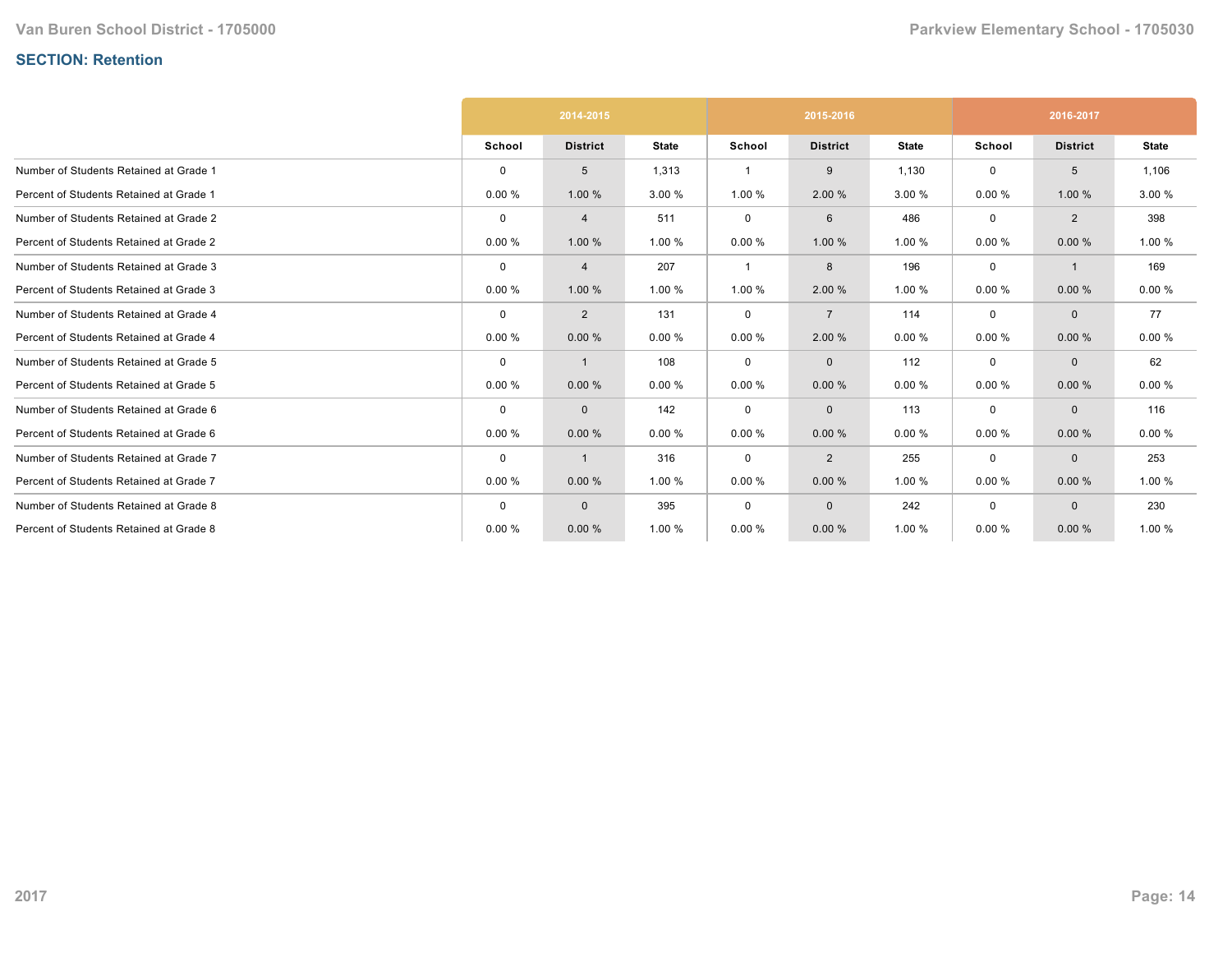# **SECTION: Teacher Quality**

|                                                     | 2014-2015 |                 | 2015-2016    |          |                 | 2016-2017    |                                   |                                   |                                     |
|-----------------------------------------------------|-----------|-----------------|--------------|----------|-----------------|--------------|-----------------------------------|-----------------------------------|-------------------------------------|
|                                                     | School    | <b>District</b> | <b>State</b> | School   | <b>District</b> | <b>State</b> | School                            | <b>District</b>                   | <b>State</b>                        |
| % Teachers Completely Certified (Licensed)          | 100.0%    | 99.2 %          | 98.8%        | 100.0%   | 100.0%          | 99.5 %       | 100.0%                            | 100.0%                            | 99.7%                               |
| % Teachers with Emergency / Provisional Credentials | $0.0 \%$  | $0.0 \%$        | 0.4%         | $0.0 \%$ | $0.0 \%$        | $0.2 \%$     | $0.0 \%$                          | $0.0 \%$                          | 0.1%                                |
| % Teachers with Bachelor's Degree                   | 87.0%     | 78.0%           | 56.0%        | 89.0%    | 80.0%           | 55.0%        | 86.0%                             | 77.0 %                            | 54.0%                               |
| % Teachers with Master's Degree                     | 13.0 %    | 22.0 %          | 41.0%        | 8.0%     | 19.0 %          | 41.0%        | 14.0 %                            | 22.0 %                            | 42.0%                               |
| % Teachers with Advanced Degree                     | $0.0 \%$  | $0.0 \%$        | 1.0%         | $0.0 \%$ | 1.0%            | 1.0%         | $0.0 \%$                          | 1.0%                              | 1.0%                                |
| <b>HQ Teachers in High Poverty Schools</b>          |           |                 |              |          |                 |              |                                   |                                   |                                     |
| % Core Academic Classes not Taught by HQ Teachers   | $0.0 \%$  | $0.0 \%$        | 1.4%         | $0.0 \%$ | $0.0 \%$        | 2.0%         | $\hspace{0.05cm} \cdots$          | $\hspace{0.05cm} \ldots$          | ---                                 |
| <b>HQ Teachers in Low Poverty Schools</b>           |           |                 |              |          |                 |              |                                   |                                   |                                     |
| % Core Academic Classes not Taught by HQ Teachers   | $0.0 \%$  | $0.0 \%$        | 0.7%         | $0.0 \%$ | $0.0 \%$        | 0.7%         | $\hspace{0.05cm} \dashrightarrow$ | $\hspace{0.05cm} \dashrightarrow$ | ---                                 |
| <b>HQ Teachers Aggregate of All Economic Levels</b> |           |                 |              |          |                 |              |                                   |                                   |                                     |
| % Core Academic Classes not Taught by HQ Teachers   | $0.0 \%$  | 0.0%            | 0.9%         | $0.0 \%$ | $0.0 \%$        | 1.2%         | $\hspace{0.05cm} \ldots$          | $\hspace{0.05cm} \ldots$          | $\hspace{0.05cm}---\hspace{0.05cm}$ |
| <b>School Board Members</b>                         |           |                 |              |          |                 |              |                                   | <b>Hours of Training</b>          |                                     |
| Kevin Bell                                          |           |                 |              |          |                 |              |                                   | 14.00                             |                                     |
| Christy Mayo                                        |           |                 |              |          |                 |              |                                   | 17.00                             |                                     |
| <b>Candice Settle-Beshears</b>                      |           |                 |              |          |                 |              |                                   | 6.00                              |                                     |
| Carman Young                                        |           |                 |              |          |                 |              |                                   | 16.00                             |                                     |
| Theresa Bell                                        |           |                 |              |          |                 |              |                                   | 3.00                              |                                     |
| J.R. Mcphate                                        |           |                 |              |          |                 |              |                                   | 3.00                              |                                     |
| Lance Lanier                                        |           |                 |              |          |                 |              |                                   | 17.00                             |                                     |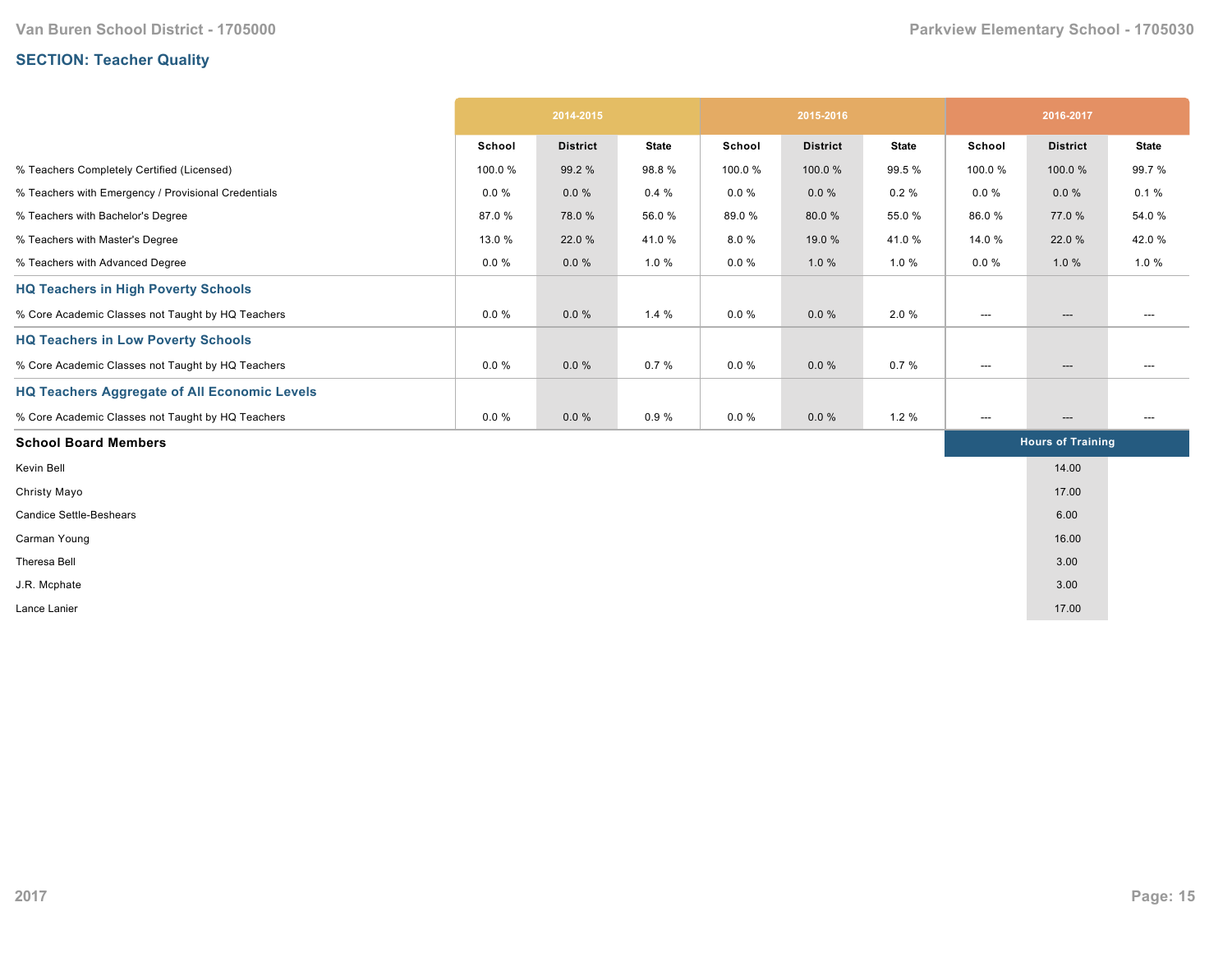#### **SECTION: School Choice**

| 2014-2015<br>2015-2016 |                 |              |        |                 |              |        | 2016-2017       |              |
|------------------------|-----------------|--------------|--------|-----------------|--------------|--------|-----------------|--------------|
| School                 | <b>District</b> | <b>State</b> | School | <b>District</b> | <b>State</b> | School | <b>District</b> | <b>State</b> |
| .86%                   | 2.54%           | 2.59%        | 1.92 % | 2.54%           | 2.76 %       | 1.54 % | 2.58 %          | 2.88 %       |

Percent of Students School Choice